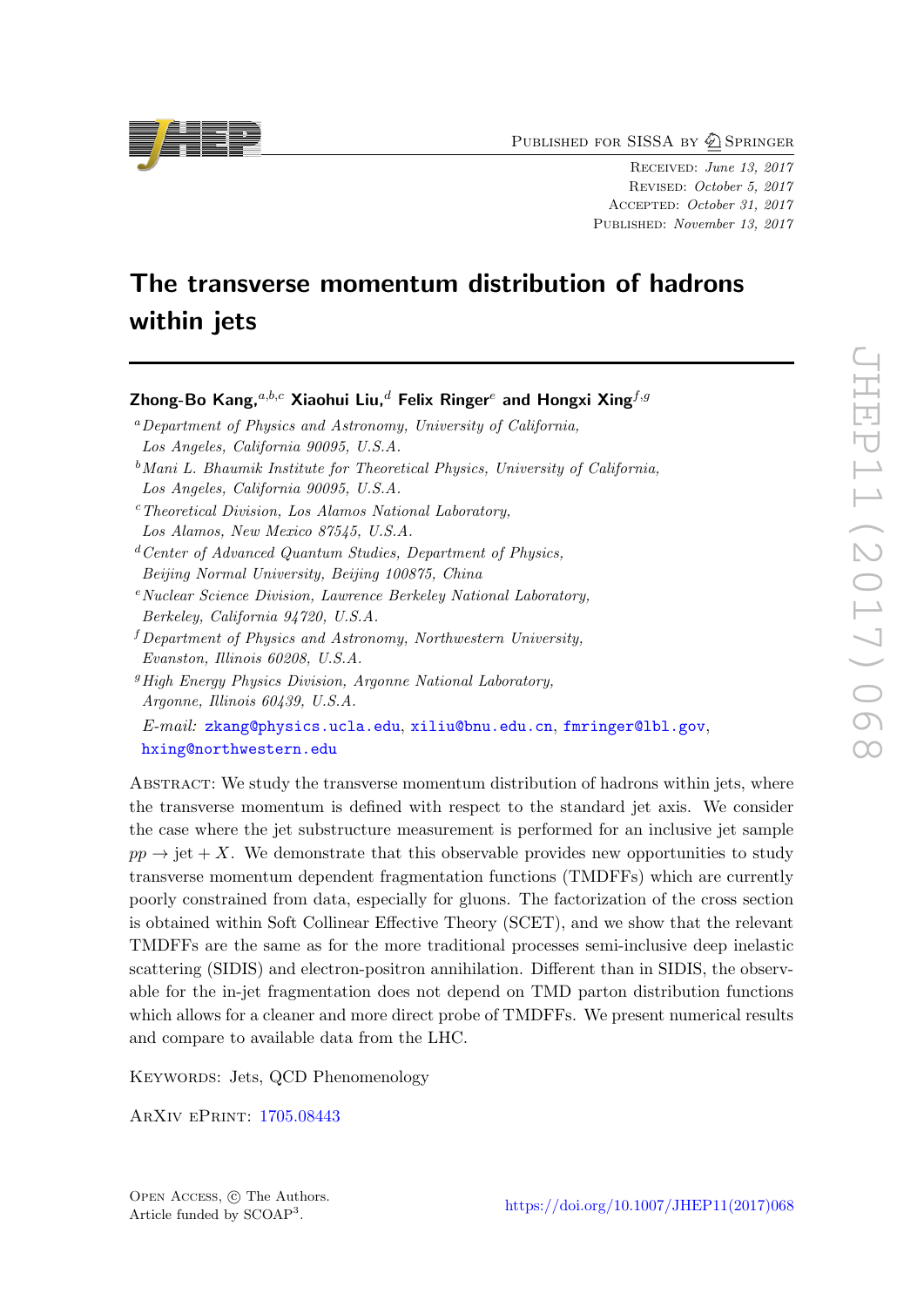# Contents

| 1                |                                            | Introduction                                        | 1              |
|------------------|--------------------------------------------|-----------------------------------------------------|----------------|
| $\bf{2}$         |                                            | The semi-inclusive TMD fragmenting jet function     | 3              |
|                  | 2.1                                        | Definition                                          | 3              |
|                  | 2.2                                        | Factorization theorem                               | $\overline{4}$ |
|                  | 2.3                                        | Hard functions                                      | $\overline{5}$ |
|                  |                                            | 2.4 TMD fragmentation functions                     | 7              |
|                  |                                            | 2.4.1 Perturbative results                          | 7              |
|                  |                                            | 2.4.2 Renormalization                               | 8              |
|                  |                                            | Matching onto collinear FFs<br>2.4.3                | 9              |
|                  | 2.5                                        | Soft functions                                      | 10             |
|                  | 2.6                                        | Solution of the evolution equations and resummation | 11             |
|                  |                                            | Proper TMD definitions<br>2.6.1                     | 11             |
|                  |                                            | 2.6.2 Hard matching functions                       | 12             |
|                  |                                            | 2.6.3 Relation between in-jet and standard TMDFFs   | 14             |
|                  |                                            | 2.6.4 Solution for the siTMDFJFs                    | 15             |
|                  | 2.7                                        | Final expression for the siTMDFJFs                  | 16             |
| 3                | Phenomenology for $pp \to (\text{jet} h)X$ |                                                     |                |
| Conclusions<br>4 |                                            |                                                     | 21             |

# <span id="page-1-0"></span>1 Introduction

In recent years, studies of jets and their internal structure have played increasingly important roles in testing the fundamental properties of Quantum Chromodynamics (QCD), and in searching for new physics beyond the Standard Model [\[1,](#page-23-0) [2\]](#page-23-1). This is the case in particular in the era of the Large Hadron Collider (LHC), where collimated jets of hadrons are abundantly produced.

In this paper we study the transverse momentum distribution of hadrons  $h$  within fully reconstructed jets in pp collisions,  $pp \rightarrow (jeth)X$ , as illustrated in figure [1.](#page-2-0) Specifically we study the ratio

$$
F(z_h, j_{\perp}; \eta, p_T, R) = \frac{d\sigma^{pp \to (jet h)X}}{dp_T dp dz_h d^2 j_{\perp}} / \frac{d\sigma^{pp \to jet X}}{dp_T dp} , \qquad (1.1)
$$

where the numerator and denominator are the differential jet cross sections with and without the reconstruction of the hadron h inside the jet. The variables  $\eta$ ,  $p_T$  and R are the rapidity, the transverse momentum and the jet size parameter of the reconstructed jet measured in the center-of-mass (CM) frame in pp collisions. The large light-cone momentum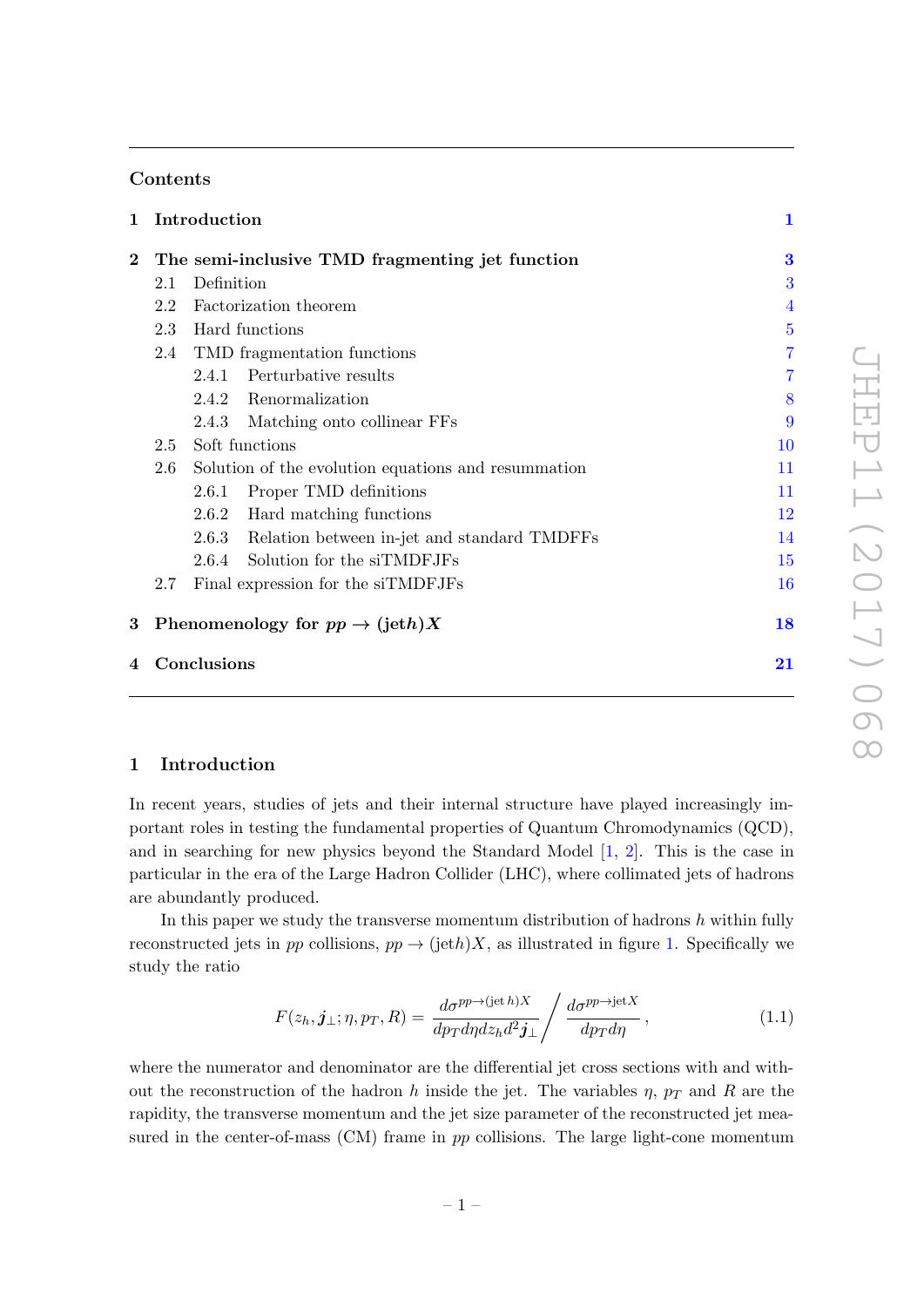

<span id="page-2-0"></span>Figure 1. The Distribution of hadrons inside a fully reconstructed jet. Here,  $j_{\perp}$  is the transverse momentum of hadrons with respect to the standard jet axis, and  $R$  is the jet radius.

fraction of the jet carried by the hadron h is denoted by  $z_h$  and  $j_{\perp}$  is the transverse momentum of the hadron with respect to the standard jet axis. Throughout this paper, bold letters represent two-dimensional transverse momentum vectors, whereas the magnitude of these vectors is referred to as, for example,  $j_{\perp} = |\mathbf{j}_{\perp}|$ . This observable has been measured at the LHC in pp collisions for a wide range of jet transverse momenta  $p_T$  [\[3\]](#page-23-2). In addition, it has been measured in both unpolarized pp and transversely polarized  $p^{\uparrow}p$  collisions at the Relativistic Heavy Ion Collider (RHIC)  $[4-6]$  $[4-6]$ . It was proposed in [\[7\]](#page-23-5) that the latter case can be used to probe azimuthal spin correlations in the fragmentation process, in particular, the so-called Collins function [\[8\]](#page-23-6).

In this work, we develop the theoretical framework to study the above observable  $F(z_h, j_\perp; \eta, p_T, R)$ . We consider the case where the jet substructure measurement is performed for an inclusive jet sample  $pp \rightarrow jet + X$ , different than the study in [\[9\]](#page-23-7) where an exclusive jet sample was studied in the context of heavy quarkonium production. As the experimental measurements [\[3\]](#page-23-2) were performed for inclusive jet samples, our approach facilitates a direct comparison with the experimental data. In particular, we concentrate on the region of the hadron transverse momentum where  $j_{\perp} \ll p_{T} R$ . Here,  $j_{\perp}$  is defined with respect to the standard jet axis, rather than a recoil-free axis, specifically the winnertake-all jet axis as discussed in [\[10\]](#page-23-8). While a recoil-free axis can be advantageous for various applications for collider physics, it turns out that there is only a direct relation to the standard transverse momentum dependent fragmentation functions (TMDFFs) when the standard jet axis is used. The standard TMDFFs are also probed in the traditional processes semi-inclusive deep inelastic scattering (SIDIS) and back-to-back hadron pair production in electron-positron annihilation.

Following earlier work on the longitudinal momentum distribution of hadrons inside jets  $[11-16]$ , we can write down the factorized form of the cross section in pp collisions as follows (for more details, see eq.  $(3.1)$  below)

<span id="page-2-1"></span>
$$
\frac{d\sigma^{pp\to (jet\,h)X}}{dp_T dp dz_h d^2 \mathbf{j}_\perp} = \sum_{a,b,c} f_a(x_a,\mu) \otimes f_b(x_b,\mu) \otimes H_{ab}^c(x_a, x_b, \eta, p_T/z, \mu) \otimes \mathcal{G}_c^h(z, z_h, \omega_J R, \mathbf{j}_\perp, \mu).
$$
(1.2)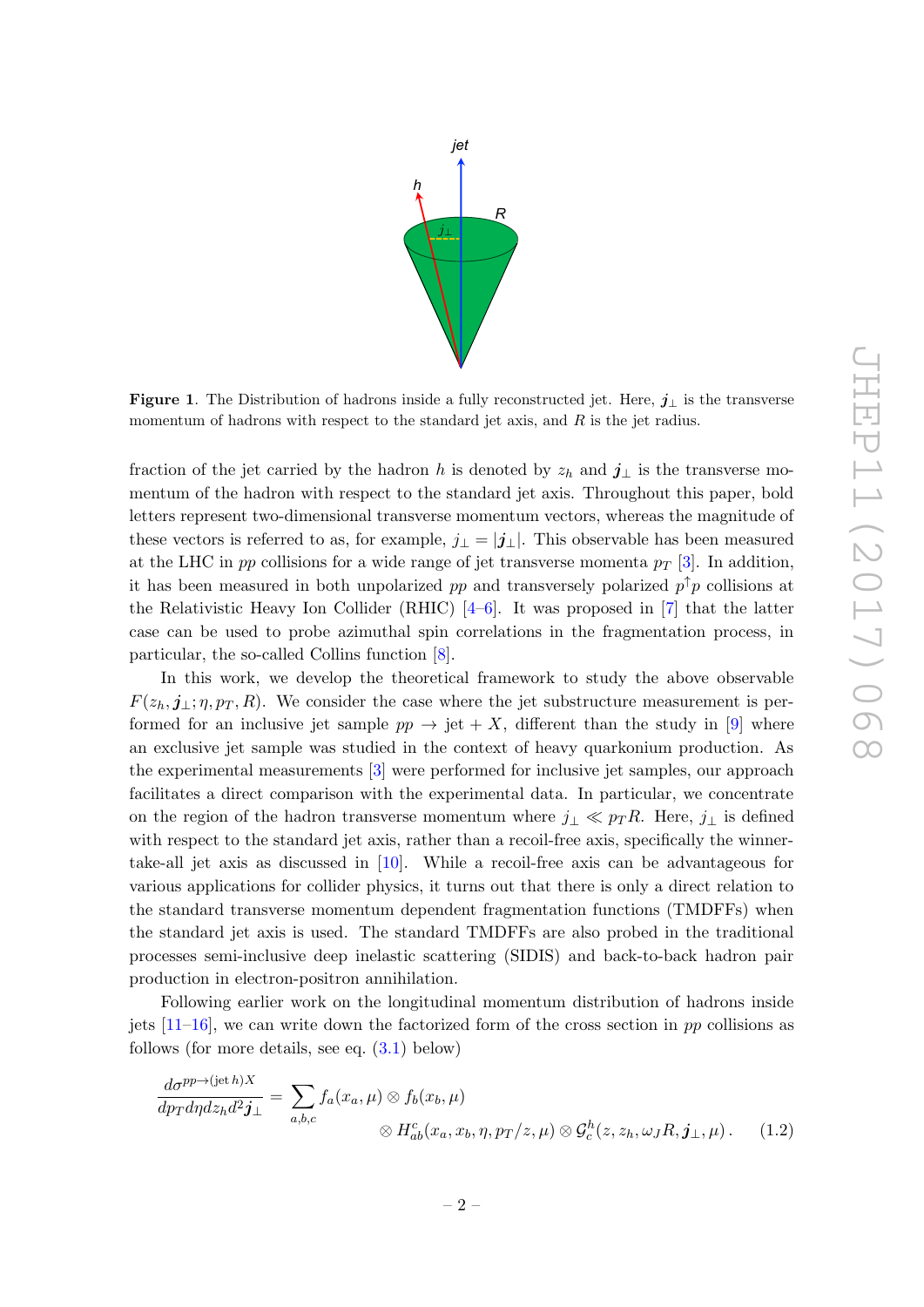Here,  $f_{a,b}$  denote the parton distribution functions (PDFs) in the proton with the corresponding momentum fraction  $x_a$  and  $x_b$ , respectively. The hard functions  $H_{ab}^c$  describe the production of an energetic parton  $c$  in the hard-scattering event. In addition, the functions  $\mathcal{G}_c^h(z, z_h, \omega_J R, \mathbf{j}_{\perp}, \mu)$  are the semi-inclusive TMD fragmenting jet functions (siTMDFJFs) which we describes the production of a jet in the final state with the observed hadron inside. We define this new function in section [2](#page-3-0) below. We further demonstrate that the siTMDFJFs can be refactorized in terms of hard matching functions, soft functions, and the transverse momentum dependent fragmentation functions. It is evident that the in-jet fragmentation of hadrons considered in this work provides a very sensitive probe especially for the gluon TMDFF which is so far only poorly constrained by the traditional processes.

The remainder of this paper is organized as follows. In section [2,](#page-3-0) we provide operator definitions for the siTMDFJFs  $\mathcal{G}_c^h$ , which is the essential component in describing the hadron transverse momentum distribution inside jets. We derive a factorization formalism for siTMDFJFs in terms of hard functions, soft functions and the TMDFFs. We calculate all these relevant functions in the factorized expression to next-to-leading order (NLO) and derive their renormalization group equations. We solve the resulting renormalization group (RG) equations in order to resum all the relevant large logarithms. In section [3,](#page-18-0) we provide a first numerical estimate for the hadron transverse momentum distribution inside jets for LHC kinematics, and we compare with experimental results. We summarize our paper and provide further discussions in section [4.](#page-21-0)

### <span id="page-3-0"></span>2 The semi-inclusive TMD fragmenting jet function

In this section, we introduce the definition of the semi-inclusive TMD fragmenting jet functions  $\mathcal{G}_c^h(z, z_h, \omega_J R, j_\perp, \mu)$ , which are the relevant new ingredients in order to describe the hadron transverse momentum distribution within jets produced in pp collisions. The siTMDFJFs describe the fragmentation of a hadron  $h$  inside a jet that is initiated by a parton c. We first provide their operator definitions, and we then derive the factorization formalism in terms of hard functions, soft functions and TMDFFs. We derive the relevant RG equations and their solutions. In addition, we work out the relation to standard TMDFFs probed in SIDIS and electron-positron annihilation.

#### <span id="page-3-1"></span>2.1 Definition

Following the convention for the definition of the semi-inclusive fragmenting jet function in [\[16\]](#page-23-10), the siTMDFJFs are defined for quark and gluon jets as follows

<span id="page-3-2"></span>
$$
\mathcal{G}_q^h(z, z_h, \omega_J R, \mathbf{j}_{\perp}, \mu) = \frac{z}{2N_c} \delta\left(z_h - \frac{\omega_h}{\omega_J}\right) \text{Tr}\left[\frac{\vec{\psi}}{2} \langle 0|\delta(\omega - \bar{n} \cdot \mathcal{P}) \delta^2(\mathcal{P}_{\perp} - \mathbf{j}_{\perp}) \chi_n(0)| (Jh) X \rangle \times \langle (Jh) X|\bar{\chi}_n(0)|0 \rangle\right],
$$
\n
$$
\mathcal{G}_g^h(z, z_h, \omega_J R, \mathbf{j}_{\perp}, \mu) = -\frac{z \omega}{(d-2)(N_c^2 - 1)} \delta\left(z_h - \frac{\omega_h}{\omega_J}\right) \langle 0|\delta(\omega - \bar{n} \cdot \mathcal{P}) \delta^2(\mathcal{P}_{\perp} - \mathbf{j}_{\perp}) \times \mathcal{B}_{n\perp\mu}(0)| (Jh) X \rangle \langle (Jh) X|\mathcal{B}_{n\perp}^{\mu}(0)|0 \rangle, \tag{2.1b}
$$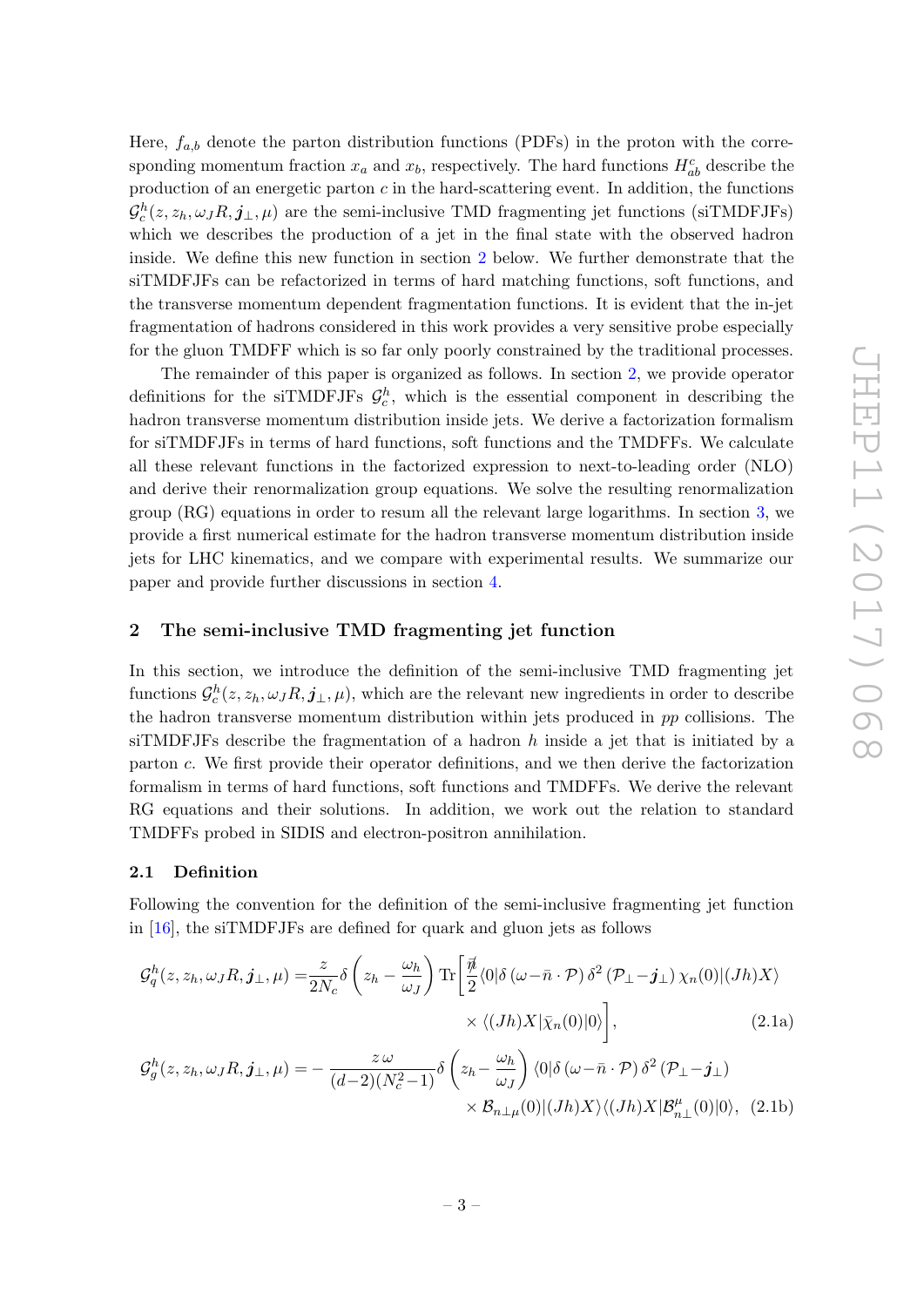where  $N_c$  is the number of the colors for quarks, and  $j_{\perp}$  is the transverse momentum of the hadron  $h$  with respect to the standard jet axis. The large light-cone momentum components of the initial parton c, the jet, and the hadron h are given by  $\omega$ ,  $\omega$ ,  $\omega$ , respectively. We choose to express the results of our calculation in terms of the following ratios of these variables

$$
z = \frac{\omega_J}{\omega}, \qquad z_h = \frac{\omega_h}{\omega_J}, \tag{2.2}
$$

as well as  $\omega$ <sub>J</sub> which is related to the transverse momentum of the reconstructed jet. In eq. [\(2.1\)](#page-3-2), we have  $n^{\mu} = (1, \hat{n})$  and  $\bar{n}^{\mu} = (1, -\hat{n})$  where the spatial component  $\hat{n}$  is chosen along the standard jet axis. In addition, we have  $n^2 = \bar{n}^2 = 0$  and  $n \cdot \bar{n} = 2$ . The gauge invariant collinear quark and gluon fields within Soft Collinear Effective Theory (SCET) [\[17](#page-23-11)-21] are denoted by  $\chi_n$  and  $\mathcal{B}_n^{\mu}$  $\mu_{n\perp}$  as usual, and  $\mathcal{P}$  is the label momentum operator. The sum over states  $|X\rangle$  runs over all final state particles except for the observed jet  $J$  with the identified hadron  $h$  inside.

In [\[16,](#page-23-10) [22\]](#page-24-1), it was found that the characteristic momentum scale for the jet dynamics with a jet radius  $R$  is given by

<span id="page-4-2"></span>
$$
\mu_J \sim \omega_J \tan(R/2). \tag{2.3}
$$

We would like to point out that for the standard jet algorithms in pp collisions, one can simply make the replacement  $\omega_J \tan(R/2) \rightarrow p_T R$ , where the jet size R is defined in the  $(\eta, \phi)$  plane, see e.g. refs. [\[23,](#page-24-2) [24\]](#page-24-3). Depending on the relative scaling of  $j_{\perp}, \mu_{J}$  and  $\Lambda_{\text{QCD}}$ one finds different factorization theorems for the hadron-in-jet cross section.

First, we consider the case when  $j_{\perp}$  is of the same order as the characteristic jet scale  $\mu_J$ , i.e.,  $\Lambda_{\rm QCD} \ll j_\perp \sim p_T R$ . In this case, the siTMDFJF  $\mathcal{G}_c^h$  as defined in eq. [\(2.1\)](#page-3-2) can be factorized into standard collinear fragmentation functions  $D_{h/i}(z_h, \mu)$  convolved with Wilson coefficients in  $z_h$  [\[9,](#page-23-7) [25\]](#page-24-4). The Wilson coefficients are functions of  $z, \omega_J$  and  $j_{\perp}$ , and can be calculated perturbatively.

Second, in the region where  $j_{\perp}$  is much smaller than the characteristic jet scale  $\mu_J$ , i.e.,  $\Lambda_{\rm QCD} \leq j_{\perp} \ll p_{T} R$ , the perturbative expansion is plagued with large logarithmic corrections of the form  $\ln (p_T R / j_\perp)$ , and the standard collinear factorization breaks down. Therefore, in the small  $j_{\perp}$  regime, a new factorization formalism — TMD factorization [\[26\]](#page-24-5), is required to recover reliable predictions within QCD perturbation theory. This is the kinematic region that we address in this work.

# <span id="page-4-0"></span>2.2 Factorization theorem

We focus on the kinematic region with the relative scalings  $\Lambda_{\text{QCD}} \lesssim j_{\perp} \ll p_T R$ , referred to as a TMD region. In this region, since the transverse momentum  $j_{\perp}$  inside the jet is parametrically small, only collinear radiation within the jet with the momentum scaling  $p_c = (p_c^-, p_c^+, p_{c\perp}) \sim p_T(1, \lambda^2, \lambda)$  where  $\lambda \sim j_{\perp}/p_T$ , and the soft radiation of order  $j_{\perp}$  are relevant to leading power of the cross section.<sup>[1](#page-4-1)</sup> Harder emissions are only allowed outside

<span id="page-4-1"></span><sup>&</sup>lt;sup>1</sup>We note that the soft degrees of freedom considered here are the same as the coft or c-soft modes introduced in [\[27\]](#page-24-6) and [\[28\]](#page-24-7), respectively.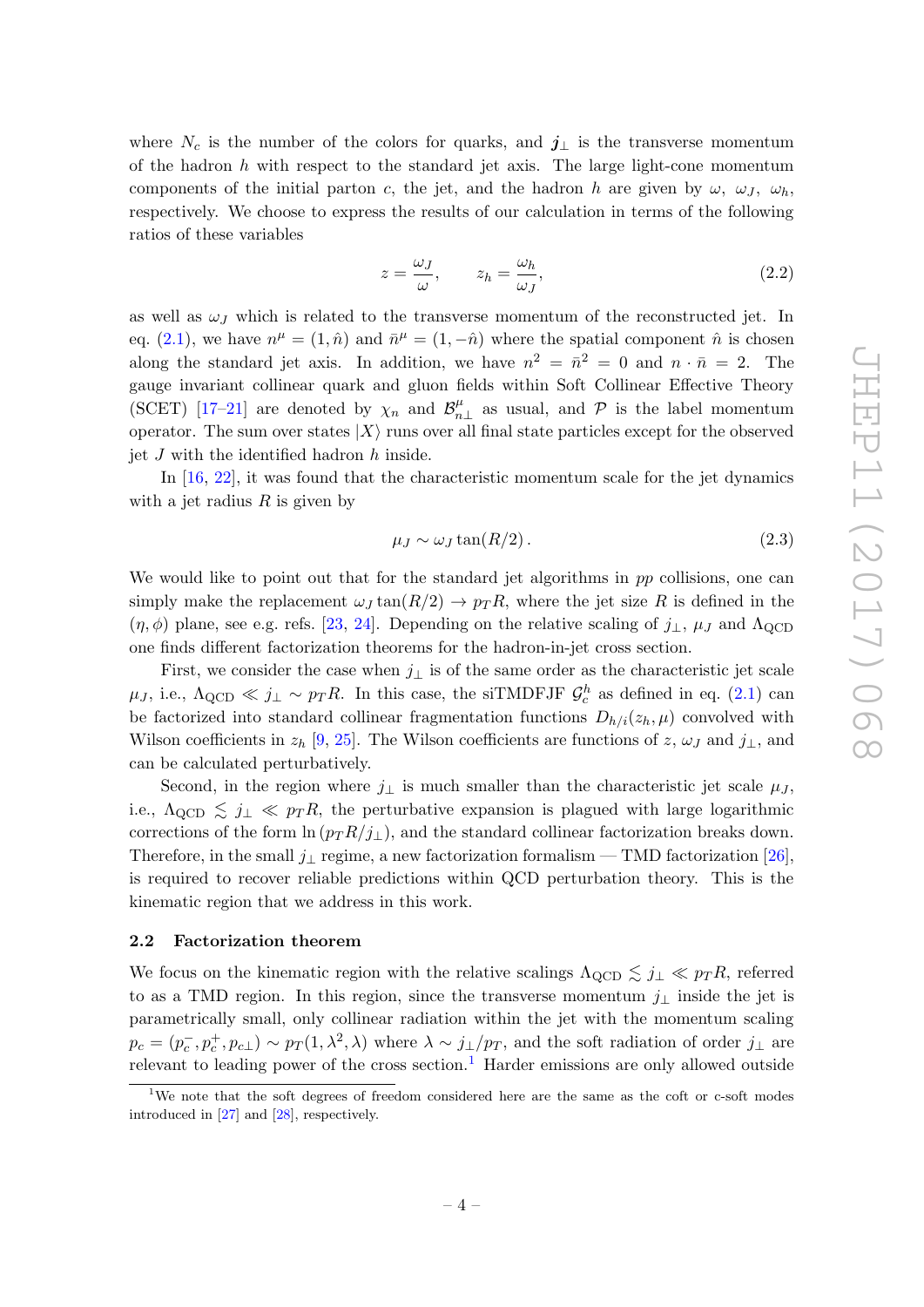the jet and, therefore, do not affect the hadron transverse momentum  $j_{\perp}$ . Since  $j_{\perp}$  is defined with respect to the jet axis, any radiation outside the jet will only influence the determination of the jet axis but have no impact on the  $j_{\perp}$  spectrum. Therefore, we have the following factorized form for  $\mathcal{G}_c^h$  derived within SCET

<span id="page-5-1"></span>
$$
\mathcal{G}_c^h(z, z_h, \omega_J R, \mathbf{j}_{\perp}, \mu) = \mathcal{H}_{c \to i}(z, \omega_J R, \mu) \int d^2 \mathbf{k}_{\perp} d^2 \mathbf{\lambda}_{\perp} \delta^2 (z_h \mathbf{\lambda}_{\perp} + \mathbf{k}_{\perp} - \mathbf{j}_{\perp}) \times D_{h/i}(z_h, \mathbf{k}_{\perp}, \mu, \nu) S_i(\mathbf{\lambda}_{\perp}, \mu, \nu R) , \quad (2.4)
$$

where besides the usual renormalization scale  $\mu$ , the scale  $\nu$  arises due to the so-called rapidity divergences in the relevant functions to be discussed in detail below. Here,  $\mathcal{H}_{c\to i}(z,\omega_JR,\mu)$  are hard matching functions related to out-of-jet radiation. The soft functions  $S_i(\lambda_\perp,\mu,\nu R)$  take into account soft radiation inside the jet and  $D_{h/i}(z_h, k_\perp,\mu,\nu)$  are the usual TMDFFs, which characterize the collinear degrees of freedom inside the jet.

The delta function relates the observed transverse momentum of the hadron  $j_{\perp}$  to be the total transverse momentum of soft and collinear radiations. Note that  $\lambda_{\perp}$  is multiplied by  $z<sub>h</sub>$  inside the delta function to account for the difference between the fragmenting parton and the observed hadron with respect to the jet axis. All the ingredients in the factorization formula will be calculated up to NLO, which determines their RG evolutions. All large logarithms of the form  $\ln R$  and  $\ln (p_T R / j_\perp)$  are resummed by solving the obtained RG equations and by running each component from their natural scales to the hard scale  $\mu \sim p_T$ at which the cross section is evaluated.

# <span id="page-5-0"></span>2.3 Hard functions

The hard matching functions  $\mathcal{H}_{c\to i}(z,\omega_J R,\mu)$  encode radiation with a virtuality of order  $\mathcal{O}(p_T R)$  outside of the jet. They describe how an energetic parton c from the hardscattering event produces a jet initiated by parton i with energy  $\omega_J$  and radius R, and can be computed through the matching relation in eq. [\(2.4\)](#page-5-1). Up to NLO, they are obtained by the out-of-jet radiation diagrams for inclusive jet (substructure) observables [\[16\]](#page-23-10). The same hard matching functions were found in the context of central subjets measured on an inclusive jet sample in [\[24\]](#page-24-3). For anti- $k_T$  jets, the renormalized expressions are given by

<span id="page-5-2"></span>
$$
\mathcal{H}_{q \to q'}(z, \omega_J R, \mu) = \delta_{qq'} \delta(1 - z) + \delta_{qq'} \frac{\alpha_s}{2\pi} \left[ C_F \delta(1 - z) \left( -\frac{L^2}{2} - \frac{3}{2} L + \frac{\pi^2}{12} \right) + P_{qq}(z) L - 2C_F (1 + z^2) \left( \frac{\ln(1 - z)}{1 - z} \right)_+ - C_F (1 - z) \right], \quad (2.5a)
$$

$$
\mathcal{H}_{q \to g}(z, \omega_J R, \mu) = \frac{\alpha_s}{2\pi} \left[ \left( L - 2\ln(1-z) \right) P_{gq}(z) - C_F z \right],\tag{2.5b}
$$

$$
\mathcal{H}_{g \to g}(z, \omega_J R, \mu) = \delta(1 - z) + \frac{\alpha_s}{2\pi} \left[ \delta(1 - z) \left( -C_A \frac{L^2}{2} - \frac{\beta_0}{2} L + \frac{\pi^2}{12} \right) + P_{gg}(z) L - \frac{4C_A (1 - z + z^2)^2}{z} \left( \frac{\ln(1 - z)}{1 - z} \right)_+ \right],
$$
\n(2.5c)

$$
\mathcal{H}_{g \to q}(z, \omega_J R, \mu) = \frac{\alpha_s}{2\pi} \left[ \left( L - 2\ln(1-z) \right) P_{qg}(z) - T_F 2z(1-z) \right],\tag{2.5d}
$$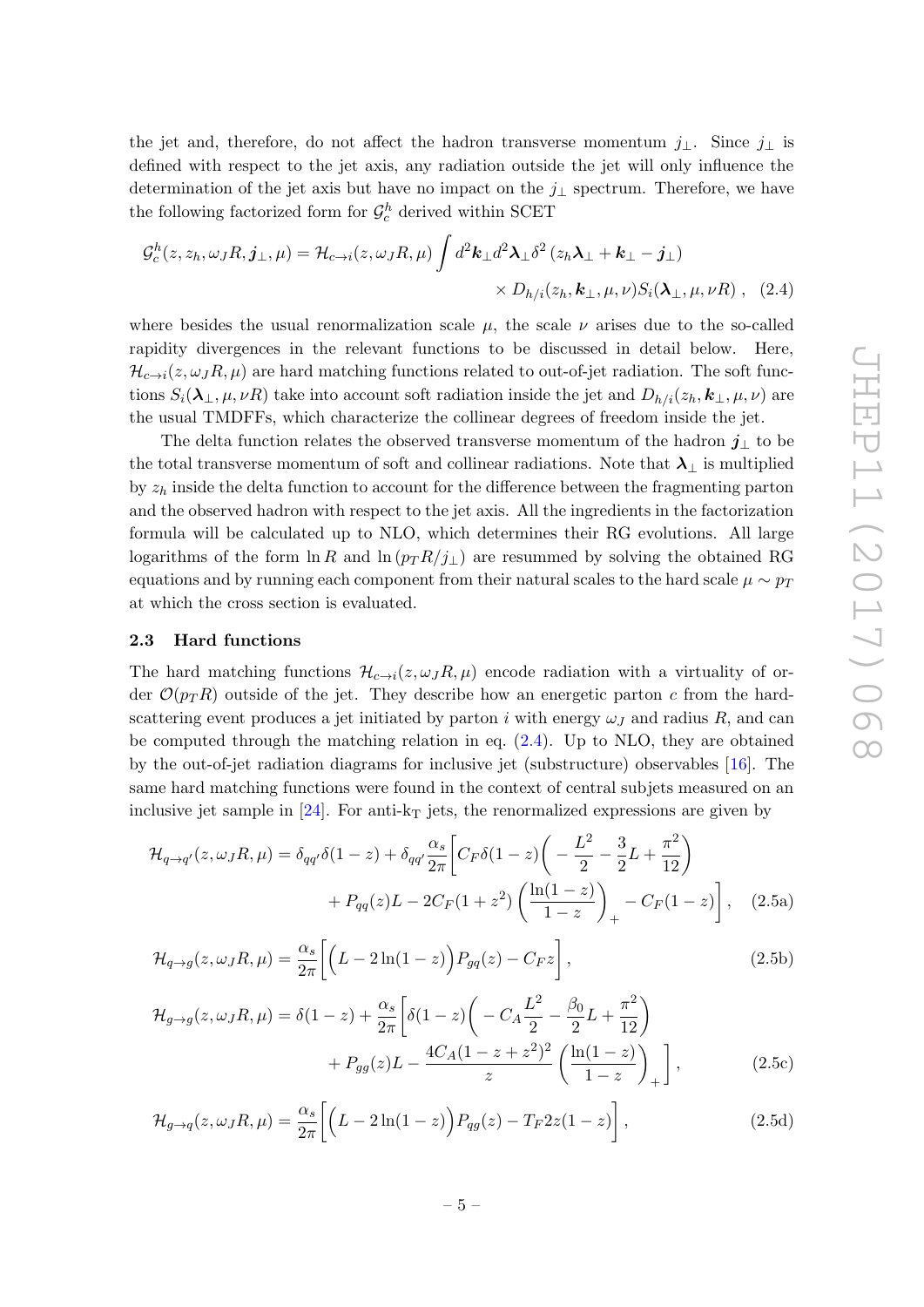where the logarithm  $L$  is defined as

$$
L = \ln\left(\frac{\mu^2}{\omega_J^2 \tan^2(R/2)}\right),\tag{2.6}
$$

and the standard splitting functions are also provided here for reference

$$
P_{qq}(z) = C_F \left[ \frac{1+z^2}{(1-z)_+} + \frac{3}{2} \delta(1-z) \right],
$$
\n(2.7)

$$
P_{gq}(z) = C_F \frac{1 + (1 - z)^2}{z},\tag{2.8}
$$

$$
P_{gg}(z) = 2C_A \left[ \frac{z}{(1-z)_+} + \frac{1-z}{z} + z(1-z) \right] + \frac{\beta_0}{2} \delta(1-z) , \qquad (2.9)
$$

$$
P_{qg}(z) = T_F \left[ z^2 + (1 - z)^2 \right]. \tag{2.10}
$$

The analogous hard matching coefficients for cone jets can be found in [\[24\]](#page-24-3). The RG equations of the functions  $\mathcal{H}_{i\rightarrow j}$  take the following form

$$
\mu \frac{d}{d\mu} \mathcal{H}_{i \to j}(z, \omega_J R, \mu) = \sum_{k} \int_{z}^{1} \frac{dz'}{z'} \gamma_{ik} \left(\frac{z}{z'}, \omega_J R, \mu\right) \mathcal{H}_{k \to j}(z', \omega_J R, \mu).
$$
 (2.11)

Note that this is a set of four coupled equations with a DGLAP type structure. The anomalous dimensions  $\gamma_{ij}(z,\omega_J R,\mu)$  are given by

<span id="page-6-0"></span>
$$
\gamma_{ij}(z,\omega_J R,\mu) = \delta_{ij}\delta(1-z)\Gamma_i(\omega_J R,\mu) + \frac{\alpha_s}{\pi}P_{ji}(z). \qquad (2.12)
$$

<span id="page-6-2"></span>The second terms of the  $\gamma_{ij}(z, \omega_J R, \mu)$  are the standard DGLAP evolution kernels. Instead, the first term contains a logarithm L and the functions  $\Gamma_i(\omega_J R, \mu)$  are given at this order by

<span id="page-6-1"></span>
$$
\Gamma_q(\omega_J R, \mu) = \frac{\alpha_s}{\pi} C_F \left( -L - \frac{3}{2} \right), \qquad (2.13a)
$$

$$
\Gamma_g(\omega_J R, \mu) = \frac{\alpha_s}{\pi} C_A \left( -L - \frac{\beta_0}{2C_A} \right). \tag{2.13b}
$$

To summarize, the RG equations encountered here resum double logarithms whereas the DGLAP equations are always associated with the resummation of single logarithms. Evidently, the natural scale for the hard matching coefficients  $\mathcal{H}_{i\to j}(z,\omega_JR,\mu)$  is the same as the jet scale  $\mu_J$  as defined in eq.  $(2.3)$ , i.e.,

$$
\mu_J \sim \omega_J \tan(R/2) \to p_T R. \tag{2.14}
$$

Thus, by solving the above RG equations and by evolving the hard matching functions from the scale  $\mu_J \sim p_T R$  to the hard-scattering scale  $\mu \sim p_T$  where the cross section is evaluated, we are resumming large logarithms of jet radius ln R.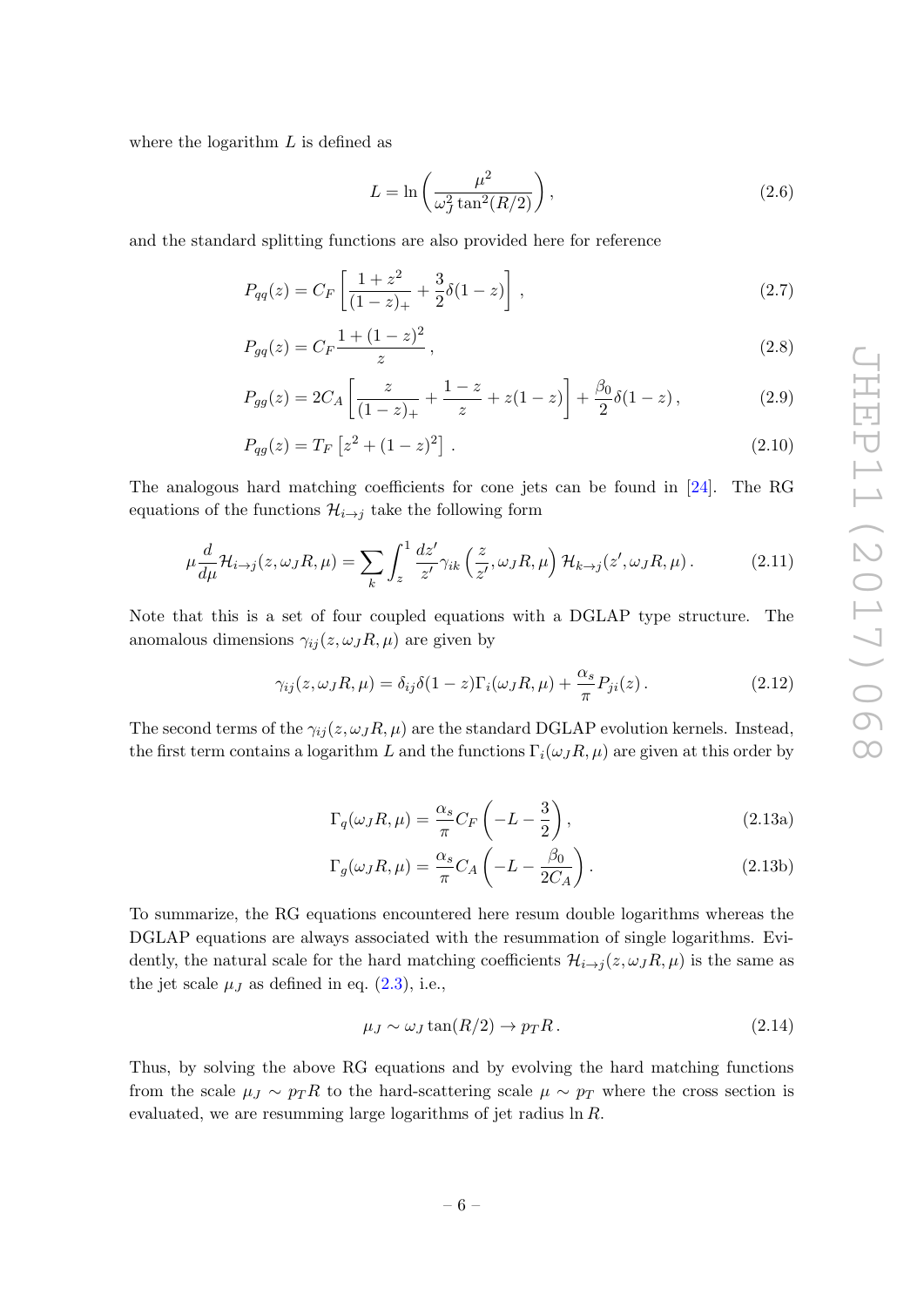# <span id="page-7-0"></span>2.4 TMD fragmentation functions

Now we focus on the TMDFFs  $D_{h/i}(z_h, k_\perp, \mu, \nu)$ , which are defined as

$$
D_{h/q}(z_h, \mathbf{k}_{\perp}, \mu, \nu) = \frac{z_h}{2N_c} \text{Tr} \left[ \frac{\vec{\psi}}{2} \langle 0 | \delta(\omega - \bar{n} \cdot \mathcal{P}) \delta^2 (\mathcal{P}_{\perp} - \mathbf{k}_{\perp}) \chi_n(0) | (Jh) X \rangle \right. \\ \times \langle (Jh) X | \bar{\chi}_n(0) | 0 \rangle \right], \tag{2.15a}
$$

$$
D_{h/g}(z_h, \mathbf{k}_{\perp}, \mu, \nu) = -\frac{z_h \omega}{(d-2)(N_c^2 - 1)} \langle 0 | \delta(\omega - \bar{n} \cdot \mathcal{P}) \delta^2 (\mathcal{P}_{\perp} - \mathbf{k}_{\perp}) \mathcal{B}_{n \perp \mu}(0) \times | (Jh) X \rangle \langle (Jh) X | \mathcal{B}_{n \perp}^{\mu}(0) | 0 \rangle, \tag{2.15b}
$$

where  $\omega$  is the light-cone energy of the initiating quark or gluon. The TMDFFs contain rapidity divergences. We choose to employ the analytic rapidity regulator of [\[29\]](#page-24-8) which introduces a dependence on the associated rapidity scale  $\nu$ . Traditionally, TMDs are studied conveniently in Fourier transform space or b-space. Following the standard convention of refs.  $[26, 30]$  $[26, 30]$ , we define the TMDFFs in b-space as

$$
D_{h/i}(z_h, \mathbf{b}, \mu, \nu) = \frac{1}{z_h^2} \int d^2 \mathbf{k}_\perp e^{-i\mathbf{k}_\perp \cdot \mathbf{b}/z_h} D_{h/i}(z_h, \mathbf{k}_\perp, \mu, \nu).
$$
 (2.16)

At the same time, through the inverse Fourier transform, we obtain the TMDFFs in momentum space as

<span id="page-7-3"></span><span id="page-7-2"></span>
$$
D_{h/i}(z_h, \mathbf{k}_{\perp}, \mu, \nu) = \int \frac{d^2 \mathbf{b}}{(2\pi)^2} e^{i\mathbf{k}_{\perp} \cdot \mathbf{b}/z_h} D_{h/i}(z_h, \mathbf{b}, \mu, \nu) \,. \tag{2.17}
$$

#### <span id="page-7-1"></span>2.4.1 Perturbative results

In perturbation theory, the bare TMDFFs suffer from infrared (IR), ultra-violet (UV), and rapidity divergences. To understand the features of these divergences, it is instructive to study the perturbative results for the TMDFFs in the region where  $k_{\perp} \gg \Lambda_{\text{QCD}}$ . In the following, we consider perturbative splittings  $i \rightarrow jk$  at the parton level, where j refers to the identified parton whose transverse momentum  $k_{\perp}$  is measured. We denote the corresponding TMDFFs at the parton level by  $D_{j/i}(z_h, k_\perp, \mu, \nu)$ . Up to NLO, we find the following results

$$
D_{q/q}(z_h, \mathbf{k}_\perp, \mu, \nu) = \delta(1 - z_h)\delta^2(\mathbf{k}_\perp) + \frac{\alpha_s}{2\pi^2} C_F \Gamma(1 + \epsilon) e^{\epsilon \gamma_E} \frac{1}{\mu^2} \left(\frac{\mu^2}{k_\perp^2}\right)^{1+\epsilon}
$$

$$
\times \left[\frac{2z_h}{(1 - z_h)^{1+\eta}} \left(\frac{\nu}{\omega_J}\right)^{\eta} + (1 - \epsilon)(1 - z_h)\right],
$$
(2.18a)

$$
D_{g/q}(z_h, \mathbf{k}_{\perp}, \mu, \nu) = \frac{\alpha_s}{2\pi^2} C_F \Gamma(1+\epsilon) e^{\epsilon \gamma_E} \frac{1}{\mu^2} \left(\frac{\mu^2}{k_{\perp}^2}\right)^{1+\epsilon} \left[\frac{1+(1-z_h)^2}{z_h} - \epsilon z_h\right],\tag{2.18b}
$$

$$
D_{g/g}(z_h, \mathbf{k}_{\perp}, \mu, \nu) = \delta(1 - z_h)\delta^2(\mathbf{k}_{\perp}) + \frac{\alpha_s}{2\pi^2} C_A \Gamma(1 + \epsilon) e^{\epsilon \gamma_E} \frac{1}{\mu^2} \left(\frac{\mu^2}{k_{\perp}^2}\right)^{1+\epsilon} \times z_h \left[\frac{1 + z_h}{(1 - z_h)^{1+\eta}} \left(\frac{\nu}{\omega_J}\right)^{\eta} + (3 - 2z_h) + 2(1 - \epsilon^2) \frac{1 - z_h}{z_h^2}\right], \quad (2.18c)
$$

$$
D_{q/g}(z_h, \mathbf{k}_\perp, \mu, \nu) = \frac{\alpha_s}{2\pi^2} T_F \Gamma(1+\epsilon) e^{\epsilon \gamma_E} \frac{1}{\mu^2} \left(\frac{\mu^2}{k_\perp^2}\right)^{1+\epsilon} \left[1 - \frac{2z_h(1-z_h)}{1-\epsilon}\right].
$$
 (2.18d)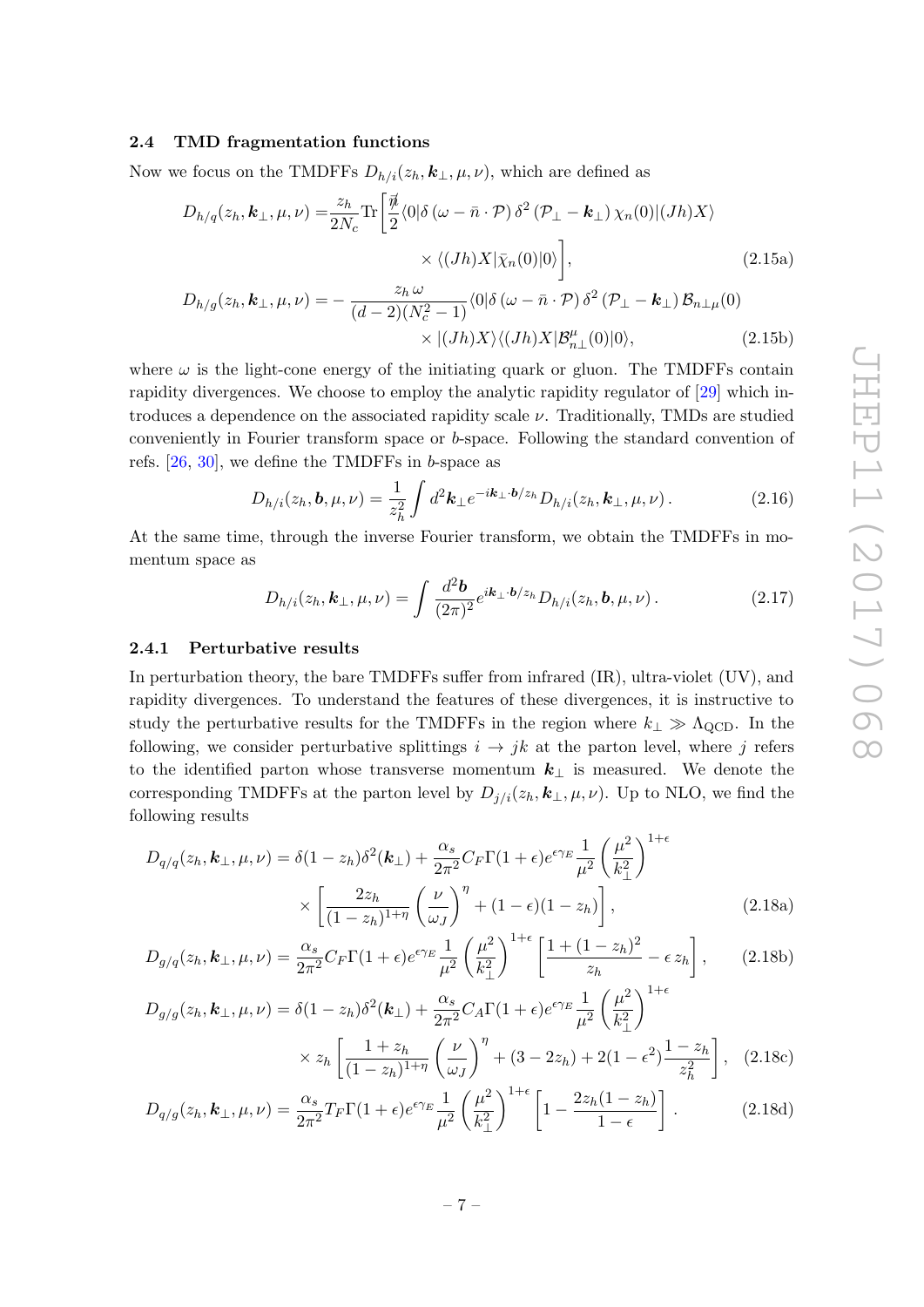Note that the results for the TMDFFs here are independent of the jet radius parameter R. The allowed collinear radiation inside the jet is so collimated along the jet axis in the kinematical limit that we are considering,  $j_{\perp}/p_T \ll R$ , such that it is insensitive to the jet boundary. We now calculate the Fourier transform of these results according to eq. [\(2.16\)](#page-7-2). After expanding around  $\eta \to 0$  and then  $\epsilon \to 0$ , we obtain the following results in b-space

<span id="page-8-3"></span>
$$
D_{q/q}(z_h, \mathbf{b}, \mu, \nu) = \frac{1}{z_h^2} \left\{ \delta(1 - z_h) + \frac{\alpha_s}{2\pi} C_F \left[ \frac{2}{\eta} \left( \frac{1}{\epsilon} + \ln \left( \frac{\mu^2}{\mu_b^2} \right) \right) + \frac{1}{\epsilon} \left( 2 \ln \left( \frac{\nu}{\omega_J} \right) + \frac{3}{2} \right) \right] \delta(1 - z_h) + \frac{\alpha_s}{2\pi} \left[ -\frac{1}{\epsilon} - \ln \left( \frac{\mu^2}{z_h^2 \mu_b^2} \right) \right] P_{qq}(z_h) + \frac{\alpha_s}{2\pi} C_F \left[ \ln \left( \frac{\mu^2}{\mu_b^2} \right) \left( 2 \ln \left( \frac{\nu}{\omega_J} \right) + \frac{3}{2} \right) \delta(1 - z_h) + (1 - z_h) \right] \right\}, (2.19a)
$$

<span id="page-8-1"></span>
$$
D_{g/q}(z_h, \mathbf{b}, \mu, \nu) = \frac{1}{z_h^2} \left\{ \frac{\alpha_s}{2\pi} \left[ -\frac{1}{\epsilon} - \ln\left(\frac{\mu^2}{z_h^2 \mu_b^2}\right) \right] P_{gq}(z_h) + \frac{\alpha_s}{2\pi} C_F z_h \right\},\tag{2.19b}
$$

$$
D_{g/g}(z_h, \mathbf{b}, \mu, \nu) = \frac{1}{z_h^2} \left\{ \delta(1 - z_h) + \frac{\alpha_s}{2\pi} C_A \left[ \frac{2}{\eta} \left( \frac{1}{\epsilon} + \ln \left( \frac{\mu^2}{\mu_b^2} \right) \right) + \frac{1}{\epsilon} \left( 2\ln \left( \frac{\nu}{\omega_J} \right) + \frac{\beta_0}{2C_A} \right) \right] \delta(1 - z_h) + \frac{\alpha_s}{2\pi} \left[ -\frac{1}{\epsilon} - \ln \left( \frac{\mu^2}{z_h^2 \mu_b^2} \right) \right] P_{gg}(z_h) + \frac{\alpha_s}{2\pi} C_A \left[ \ln \left( \frac{\mu^2}{\mu_b^2} \right) \left( 2\ln \left( \frac{\nu}{\omega_J} \right) + \frac{\beta_0}{2C_A} \right) \delta(1 - z_h) \right] \right\}, \tag{2.19c}
$$

$$
D_{q/g}(z_h, \mathbf{b}, \mu, \nu) = \frac{1}{z_h^2} \left\{ \frac{\alpha_s}{2\pi} \left[ -\frac{1}{\epsilon} - \ln\left(\frac{\mu^2}{z_h^2 \mu_b^2}\right) \right] P_{qg}(z_h) + \frac{\alpha_s}{2\pi} T_F 2z_h (1 - z_h) \right\}.
$$
 (2.19d)

Here we introduced the scale  $\mu_b$  which is defined as  $\mu_b = 2e^{-\gamma_E}/b$  [\[31\]](#page-24-10).

# <span id="page-8-0"></span>2.4.2 Renormalization

In this section we perform the renormalization of the TMDFFs and derive the resulting RG equations. We observe that the poles of  $D_{q/q}$  and  $D_{q/g}$  in the second lines of eqs. [\(2.19a\)](#page-8-1) and [\(2.19c\)](#page-8-2) are UV poles. Therefore, they are subtracted via the usual renormalization procedure. The bare and renormalized TMDFFs are related as

<span id="page-8-2"></span>
$$
D_{h/i}(z_h, \mathbf{b}, \mu, \nu) = Z_i^D(\mathbf{b}, \mu, \nu) D_{h/i}^{\text{bare}}(z_h, \mathbf{b}, \mu, \nu).
$$
 (2.20)

For the relevant renormalization constants, we find

$$
Z_q^D(\mathbf{b}, \mu, \nu) = 1 + \frac{\alpha_s}{2\pi} C_F \left[ \frac{2}{\eta} \left( \frac{1}{\epsilon} + \ln\left(\frac{\mu^2}{\mu_b^2}\right) \right) + \frac{1}{\epsilon} \left( 2\ln\left(\frac{\nu}{\omega_J}\right) + \frac{3}{2} \right) \right],\tag{2.21a}
$$

$$
Z_g^D(\mathbf{b}, \mu, \nu) = 1 + \frac{\alpha_s}{2\pi} C_A \left[ \frac{2}{\eta} \left( \frac{1}{\epsilon} + \ln \left( \frac{\mu^2}{\mu_b^2} \right) \right) + \frac{1}{\epsilon} \left( 2 \ln \left( \frac{\nu}{\omega_J} \right) + \frac{\beta_0}{2C_A} \right) \right].
$$
 (2.21b)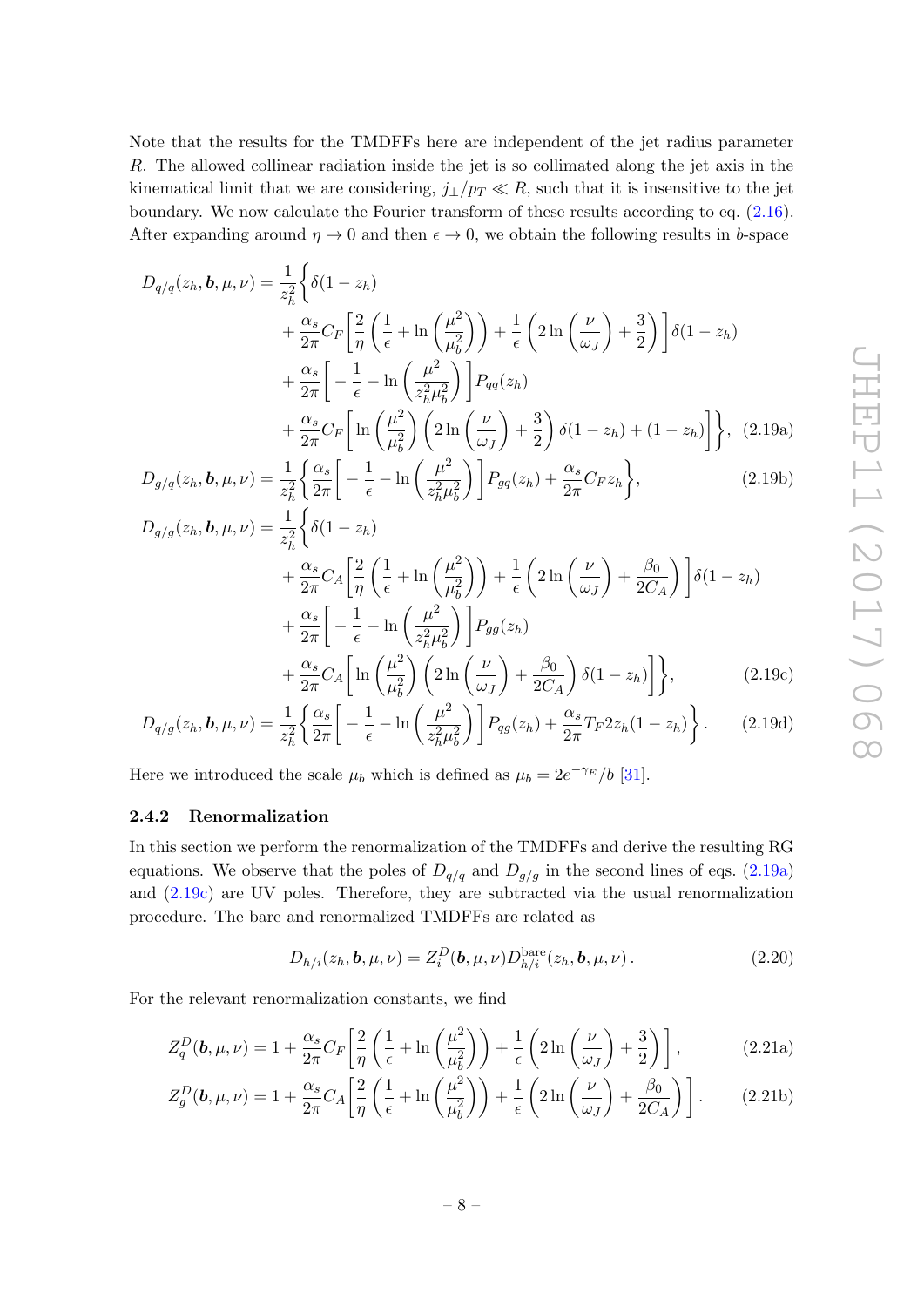We thus obtain the associated RG equation and the rapidity renormalization group (RRG) equation

$$
\mu \frac{d}{d\mu} \ln D_{h/i}(z_h, \mathbf{b}, \mu, \nu) = \gamma_{\mu, i}^D(\omega_J, \mu, \nu), \qquad (2.22)
$$

$$
\nu \frac{d}{d\nu} \ln D_{h/i}(z_h, \mathbf{b}, \mu, \nu) = \gamma_{\nu,i}^D(b, \mu), \qquad (2.23)
$$

where the  $\mu$ - and  $\nu$ -anomalous dimensions are given by

$$
\gamma_{\mu,q}^D(\omega_J,\mu,\nu) = \frac{\alpha_s}{\pi} C_F \left(2\ln\left(\frac{\nu}{\omega_J}\right) + \frac{3}{2}\right),\tag{2.24}
$$

$$
\gamma_{\mu,g}^D(\omega_J,\mu,\nu) = \frac{\alpha_s}{\pi} C_A \left(2\ln\left(\frac{\nu}{\omega_J}\right) + \frac{\beta_0}{2C_A}\right),\tag{2.25}
$$

$$
\gamma_{\nu,q}^D(b,\mu) = \frac{\alpha_s}{\pi} C_F \ln\left(\frac{\mu^2}{\mu_b^2}\right),\tag{2.26}
$$

$$
\gamma_{\nu,g}^D(b,\mu) = \frac{\alpha_s}{\pi} C_A \ln\left(\frac{\mu^2}{\mu_b^2}\right). \tag{2.27}
$$

# <span id="page-9-0"></span>2.4.3 Matching onto collinear FFs

After the UV poles are removed via renormalization, the TMDFFs  $D_{j/i}(z_h, \mathbf{b}, \mu, \nu)$  only contain IR poles which have the expected structure  $\sim -1/\epsilon P_{ji}(z_h)$ . In the perturbative region  $1/b \gg \Lambda_{\rm QCD}$ , the TMDFFs can be further matched onto the standard collinear FFs  $D_{h/i}(z_h, \mu)$ . With the help of this matching procedure, the remaining IR poles can be subtracted. The matching relation is given by

$$
D_{h/i}(z_h, \mathbf{b}, \mu, \nu) = \frac{1}{z_h^2} \int_{z_h}^1 \frac{d\hat{z}_h}{\hat{z}_h} \tilde{C}_{j \leftarrow i} \left(\frac{z_h}{\hat{z}_h}, \mathbf{b}, \mu, \nu\right) D_{h/j}(\hat{z}_h, \mu) \equiv \frac{1}{z_h^2} \tilde{C}_{j \leftarrow i} \otimes D_{h/j}(z_h, \mu),
$$
\n(2.28)

where the matching coefficients are denoted by  $\tilde{C}_{j \leftarrow i}$ . The perturbative results at the parton level for the collinear FFs  $D_{j/i}(z_h, \mu)$  in the  $\overline{\text{MS}}$  scheme are given by

<span id="page-9-1"></span>
$$
D_{j/i}(z_h, \mu) = \delta_{ij}\delta(1 - z_h) + \frac{\alpha_s}{2\pi} \left(-\frac{1}{\epsilon}\right) P_{ji}(z_h).
$$
 (2.29)

Together with the expressions for the TMDFFs in eq.  $(2.19)$ , we find that the matching coefficients in b-space are given by

$$
\tilde{C}_{q' \leftarrow q}(z_h, \mathbf{b}, \mu, \nu) = \delta_{qq'} \left\{ \delta(1 - z_h) - \frac{\alpha_s}{2\pi} \ln \left( \frac{\mu^2}{z_h^2 \mu_b^2} \right) P_{qq}(z_h) \right. \left. + \frac{\alpha_s}{2\pi} C_F \left[ \ln \left( \frac{\mu^2}{\mu_b^2} \right) \left( 2 \ln \left( \frac{\nu}{\omega_J} \right) + \frac{3}{2} \right) \delta(1 - z_h) + (1 - z_h) \right] \right\},\
$$
\n
$$
\tilde{C}_{g \leftarrow q}(z_h, \mathbf{b}, \mu, \nu) = \frac{\alpha_s}{2\pi} \left[ -\ln \left( \frac{\mu^2}{z_h^2 \mu_b^2} \right) P_{gq}(z_h) + C_F z_h \right],\tag{2.30b}
$$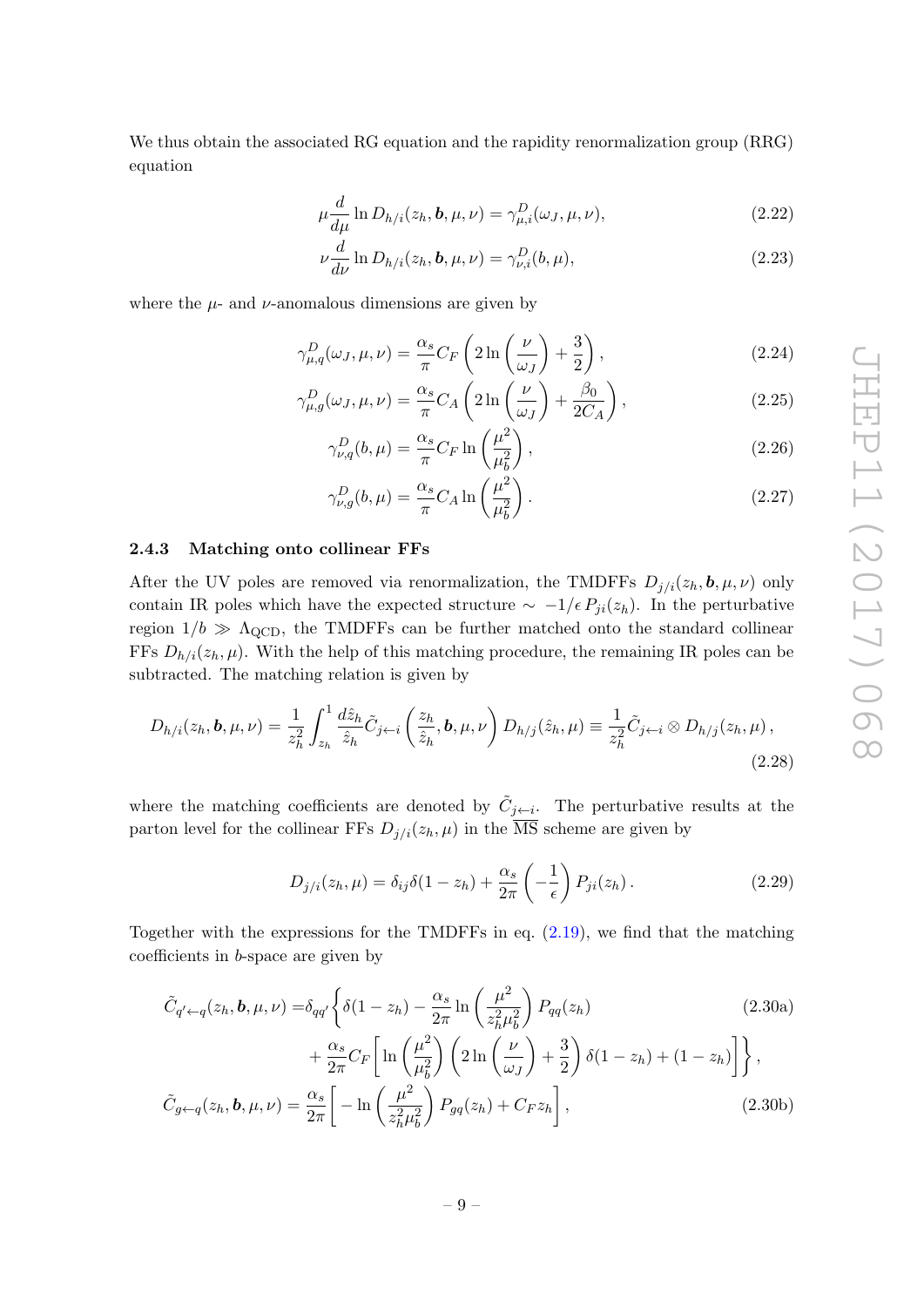$$
\tilde{C}_{g \leftarrow g}(z_h, \mathbf{b}, \mu, \nu) = \delta(1 - z_h) - \frac{\alpha_s}{2\pi} \ln\left(\frac{\mu^2}{z_h^2 \mu_b^2}\right) P_{gg}(z_h) \n+ \frac{\alpha_s}{2\pi} C_A \left[ \ln\left(\frac{\mu^2}{\mu_b^2}\right) \left(2 \ln\left(\frac{\nu}{\omega_J}\right) + \frac{\beta_0}{2C_A}\right) \delta(1 - z_h) \right],
$$
\n(2.30c)

$$
\tilde{C}_{q \leftarrow g}(z_h, \mathbf{b}, \mu, \nu) = \frac{\alpha_s}{2\pi} \left[ -\ln\left(\frac{\mu^2}{z_h^2 \mu_b^2}\right) P_{qg}(z_h) + \frac{1}{2} T_F z_h (1 - z_h) \right]. \tag{2.30d}
$$

#### <span id="page-10-0"></span>2.5 Soft functions

The soft function  $S_i(\lambda_\perp, \mu, \nu R)$  is defined as

$$
S(\lambda_{\perp}, \mu, \nu R) = \langle 0|\bar{Y}_n \,\delta^2 \left(\mathcal{P}_{\perp}^{\in J} - \lambda_{\perp}\right) Y_{\bar{n}}|X\rangle \langle X|\bar{Y}_{\bar{n}}Y_n|0\rangle, \tag{2.31}
$$

where  $Y_{n(\bar{n})}$  denotes the soft Wilson line, and  $\mathcal{P}_{\perp}^{\in J}$  indicates the fact that only the soft radiation inside the jet contributes to the hadron transverse momentum with respect to the jet axis. The soft functions  $S_i(\lambda_+, \mu, \nu R)$  also contain rapidity divergences and, thus, the rapidity scale  $\nu$  arises. The calculation of the soft functions in the perturbative region  $\lambda_{\perp} \gg \Lambda_{\text{QCD}}$  is very similar to the standard global soft function that arises in the processes SIDIS, Drell-Yan, and electron-positron annihilation, except that now we restrict the soft radiation to be inside the jet. The final result up to NLO in momentum space is given by

$$
S_i(\lambda_{\perp}, \mu, \nu R) = \delta^2(\lambda_{\perp}) + C_i \frac{\alpha_s}{\pi^2} e^{\gamma_E \epsilon} \frac{\Gamma\left(1 + \epsilon + \frac{\eta}{2}\right)}{\Gamma\left(1 + \frac{\eta}{2}\right)} \frac{1}{\mu^2} \left(\frac{\mu^2}{\lambda_{\perp}^2}\right)^{1 + \epsilon + \frac{\eta}{2}}
$$

$$
\times \frac{1}{\eta} \left(\frac{\nu \tan(R/2)}{\mu}\right)^{\eta} \left[1 + \mathcal{O}(R^2)\right],
$$
(2.32)

where we keep the leading contribution in the limit  $R \ll 1$ . The color factors are given by  $C_i = C_F (C_A)$  for  $i = q(g)$ , respectively. After taking the Fourier transform to b-space, we obtain

$$
S_i(\mathbf{b}, \mu, \nu R) = \int d^2 \mathbf{\lambda}_\perp e^{-i\mathbf{\lambda}_\perp \cdot \mathbf{b}} S_i(\mathbf{\lambda}_\perp, \mu, \nu R)
$$
  
=  $1 + \frac{\alpha_s}{2\pi} C_i \left[ \frac{2}{\eta} \left( -\frac{1}{\epsilon} - \ln \left( \frac{\mu^2}{\mu_b^2} \right) \right) + \frac{1}{\epsilon^2} - \frac{1}{\epsilon} \ln \left( \frac{\nu^2 \tan^2(R/2)}{\mu^2} \right) - \ln \left( \frac{\mu^2}{\mu_b^2} \right) \ln \left( \frac{\nu^2 \tan^2(R/2)}{\mu_b^2} \right) + \frac{1}{2} \ln^2 \left( \frac{\mu^2}{\mu_b^2} \right) - \frac{\pi^2}{12} \right].$  (2.33)

Note that the same result was obtained in [\[24\]](#page-24-3) in the context of central subjets. Similar to the renormalization of the TMDFFs discussed above, we subtract the UV poles of the soft functions. The renormalized and bare soft functions  $S_i(\mathbf{b}, \mu, \nu R)$  are related by

<span id="page-10-1"></span>
$$
S_i(\mathbf{b}, \mu, \nu R) = Z_i^S(\mathbf{b}, \mu, \nu) S_i^{\text{bare}}(\mathbf{b}, \mu, \nu R), \qquad (2.34)
$$

where the multiplicative renormalization constants  $Z_i^S$  are given by

$$
Z_i^S(\mathbf{b}, \mu, \nu) = 1 + \frac{\alpha_s}{2\pi} C_i \left[ \frac{2}{\eta} \left( -\frac{1}{\epsilon} - \ln\left(\frac{\mu^2}{\mu_b^2}\right) \right) + \frac{1}{\epsilon^2} - \frac{1}{\epsilon} \ln\left(\frac{\nu^2 \tan^2(R/2)}{\mu^2}\right) \right].
$$
 (2.35)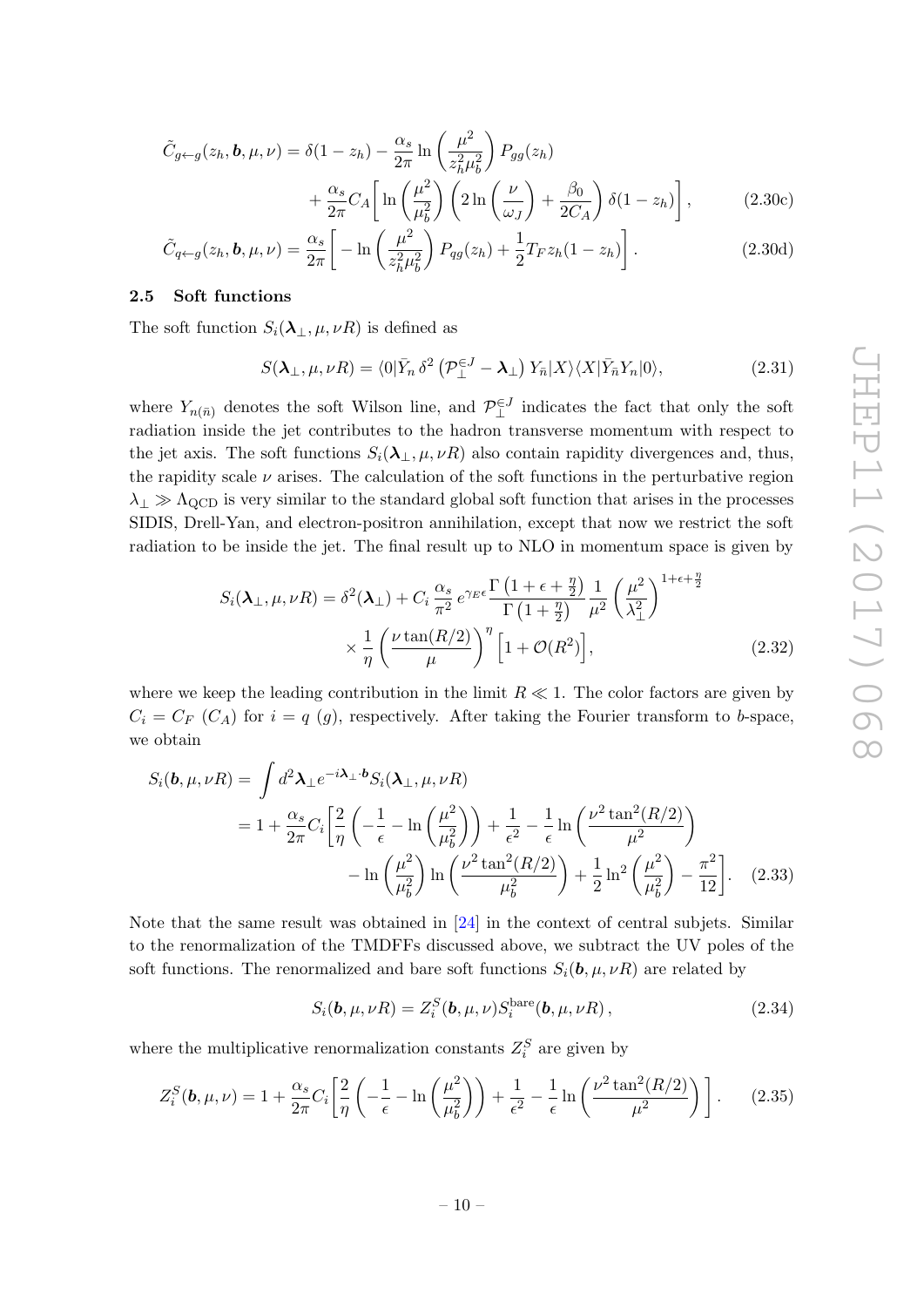The associated RG and RRG equations are given by

$$
\mu \frac{d}{d\mu} \ln S_i(\mathbf{b}, \mu, \nu R) = \gamma_{\mu, i}^S(b, \mu, \nu R) , \qquad (2.36)
$$

$$
\nu \frac{d}{d\nu} \ln S_i(\mathbf{b}, \mu, \nu R) = \gamma_{\nu,i}^S(b, \mu), \qquad (2.37)
$$

with the  $\mu$ - and  $\nu$ -anomalous dimensions

$$
\gamma_{\mu,i}^{S}(b,\mu,\nu R) = -\frac{\alpha_s}{\pi}C_i \ln\left(\frac{\nu^2 \tan^2(R/2)}{\mu_b^2}\right),
$$
\n(2.38)

$$
\gamma_{\nu,i}^S(b,\mu) = -\frac{\alpha_s}{\pi} C_i \ln\left(\frac{\mu^2}{\mu_b^2}\right). \tag{2.39}
$$

#### <span id="page-11-0"></span>2.6 Solution of the evolution equations and resummation

In this section, we provide the details about how to solve the RG and RRG equations derived above for three functions of the siTMDFJFs, i.e. the hard matching functions, the TMDFFs and the soft functions. The resummation of all large logarithms is obtained by the following two step process. First, we evaluate all fixed order results at their natural scales which eliminates all large logarithms. Second, we evolve all three functions from their natural scales to a common scale  $\mu \sim p_T$ . Effectively, this procedure resums all large logarithms in the fixed-order results derived above. We are going to find that it is numerically more convenient to evolve the TMDFFs and the soft functions to the jet scale  $\mu \sim p_T R$  and to combine the result at this scale with the hard matching functions to obtain the siTMDFJFs. Then, we evolve the thus obtained siTMDFJFs from  $p_T R \to p_T$  using the RG equations for the combined siTMDFJFs rather than using the RG equations for the three separate functions. We are going to find that the siTMDFJFs satisfy the timelike DGLAP evolution equations like their collinear analogous, the semi-inclusive fragmenting jet functions (siFJFs) as studied in [\[16\]](#page-23-10). We show that both approaches for solving the RG equations are equivalent. Besides numerical simplifications, using a combined evolution for the siTMDFJFs also makes the relation to traditional TMDFFs more clear. Before discussing the details of the resummation, we start by introducing the traditional definition of "proper" TMDs that allow for a parton model interpretation of TMD sensitive observables.

#### <span id="page-11-1"></span>2.6.1 Proper TMD definitions

A crucial feature of the results for the TMDFFs  $D_{h/i}$  and the soft functions  $S_i$  is that both have rapidity divergences, but their product  $D_{h/i}S_i$  is free of rapidity divergences as they exactly cancel. This can be seen clearly from the NLO expressions for  $D_{h/i}$  in eq. [\(2.19\)](#page-8-3) and  $S_i$  in eq. [\(2.33\)](#page-10-1). The same  $1/\eta$  poles appear in both expressions but with opposite signs. Following the usual TMD phenomenology  $[26, 31, 32]$  $[26, 31, 32]$  $[26, 31, 32]$  $[26, 31, 32]$ , we thus define the "proper" in-jet TMDFFs  $\mathcal{D}_{h/i}^R$  as the product

<span id="page-11-2"></span>
$$
\mathcal{D}_{h/i}^R(z_h, \mathbf{b}; \mu) \equiv D_{h/i}(z_h, \mathbf{b}, \mu, \nu) S_i(\mathbf{b}, \mu, \nu R) ,
$$
\n(2.40)

where the superscript  $R$  reminds us that it represents the hadron distribution within a jet of the radius R. The cancelation of rapidity divergences for  $\mathcal{D}_{h/i}^R$  can be traced back to the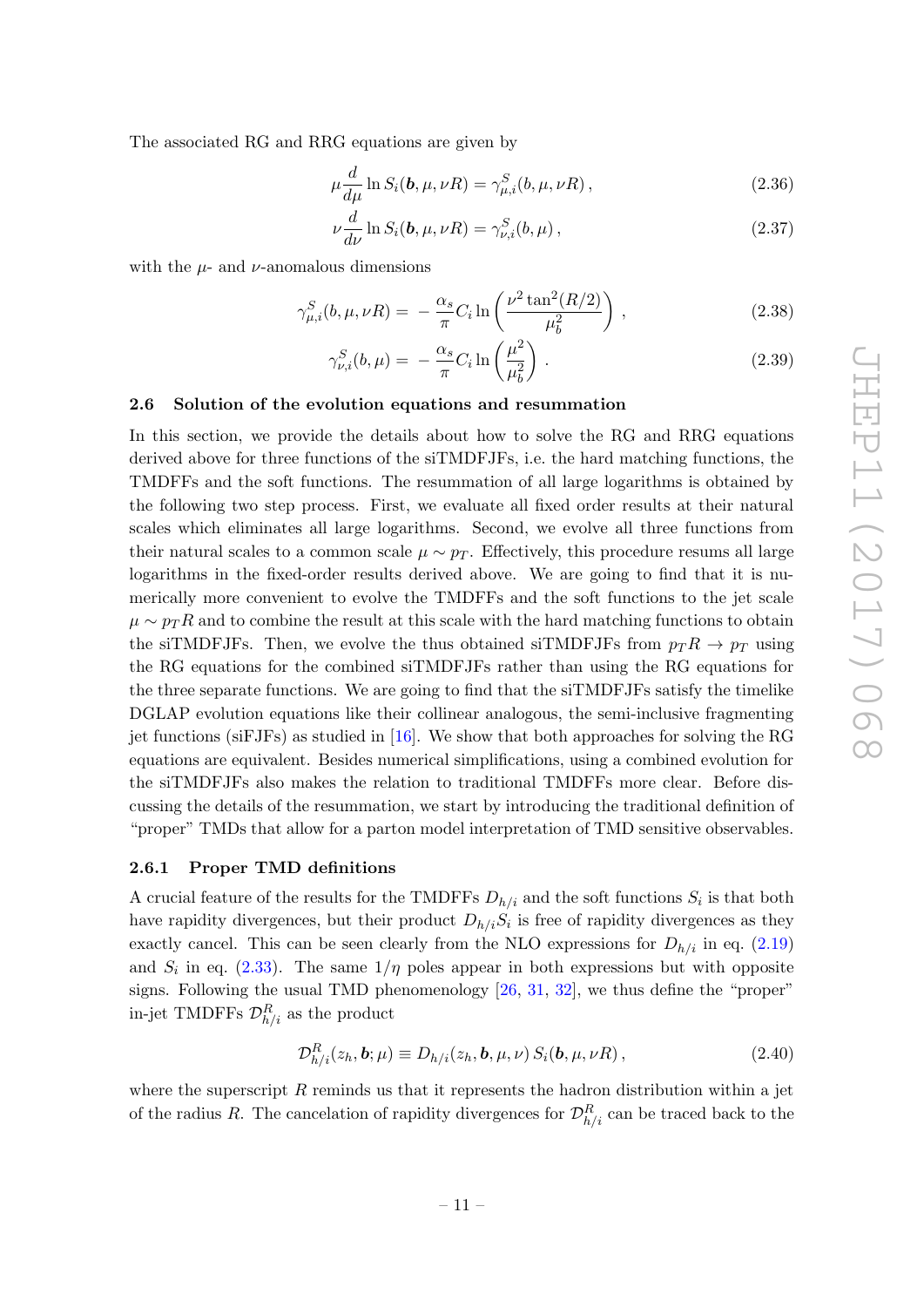fact that the soft radiation is restricted to be only inside the jet. Note that the TMDFFs  $D_{h/i}$  for the in-jet calculation turned out to be the same as for other TMD sensitive observables  $[26, 31, 32]$  $[26, 31, 32]$  $[26, 31, 32]$  $[26, 31, 32]$  and they do not depend on  $R$ , as discussed above. However, the soft functions are different in the sense that the soft radiation is restricted to be only inside the jet. Instead, for the "global" soft functions that are relevant for SIDIS and electronpositron annihilation [\[33–](#page-24-12)[35\]](#page-24-13), there is no such phase space constraint. The additional phase space restriction encountered here cuts off half of the rapidity divergences compared to the global soft functions. This leads to the cancelation of the rapidity divergences in eq. [\(2.40\)](#page-11-2) for the product  $\mathcal{D}_{h/i}^R = D_{h/i} S_i$ .

To be more specific, we present results for the global soft functions as well. We use  $\hat{S}_i(\bm{b}, \mu, \nu)$  to denote the global soft function in Fourier transform space. Without any phase space constraints on the soft radiation, we obtain the following expression for the global soft function in momentum space [\[29,](#page-24-8) [36\]](#page-24-14)

$$
\hat{S}_i(\lambda_{\perp}, \mu, \nu) = \delta^2(\lambda_{\perp}) + C_i \frac{\alpha_s}{\pi^2} e^{\gamma_E \epsilon} \frac{\Gamma\left(1 + \epsilon + \frac{\eta}{2}\right)}{\Gamma\left(1 + \frac{\eta}{2}\right)} \frac{1}{\mu^2} \left(\frac{\mu^2}{\lambda_{\perp}^2}\right)^{1 + \epsilon + \frac{\eta}{2}} \times \left(\frac{\nu}{\mu}\right)^{\eta} \frac{2^{-\eta} \Gamma\left(\frac{1 - \eta}{2}\right) \Gamma\left(\frac{\eta}{2}\right)}{\sqrt{\pi}}.
$$
\n(2.41)

After taking the Fourier transform to b-space as in eq. [\(2.33\)](#page-10-1) and expanding around  $\eta, \epsilon \to 0$ , we find

$$
\hat{S}_i(\mathbf{b}, \mu, \nu) = 1 + \frac{\alpha_s}{2\pi} C_i \left[ \frac{4}{\eta} \left( -\frac{1}{\epsilon} - \ln\left(\frac{\mu^2}{\mu_b^2}\right) \right) + \frac{2}{\epsilon^2} - \frac{2}{\epsilon} \ln\left(\frac{\nu^2}{\mu^2}\right) - 2 \ln\left(\frac{\mu^2}{\mu_b^2}\right) \ln\left(\frac{\nu^2}{\mu_b^2}\right) + \ln^2\left(\frac{\mu^2}{\mu_b^2}\right) - \frac{\pi^2}{6} \right].
$$
\n(2.42)

Comparing this result with the  $S_i(\mathbf{b}, \mu, \nu R)$  in eq. [\(2.33\)](#page-10-1), we find that the  $\mathcal{O}(\alpha_s)$  terms differ by an overall factor of 2 and  $\nu \leftrightarrow \nu \tan(R/2)$ . The "proper" standard TMDFFs  $\hat{\mathcal{D}}_{h/i}$ as they appear in SIDIS and electron-positron annihilation are then defined as

<span id="page-12-1"></span>
$$
\hat{\mathcal{D}}_{h/i}(z_h, \mathbf{b}; \mu) \equiv D_{h/i}(z_h, \mathbf{b}, \mu, \nu) \sqrt{\hat{S}_i(\mathbf{b}, \mu, \nu)}.
$$
\n(2.43)

This product is also free of rapidity divergences allowing for a parton model type interpretation of TMD sensitive observables [\[26,](#page-24-5) [31,](#page-24-10) [32\]](#page-24-11). It is important to work out the exact relation between the in-jet TMDFFs  $\mathcal{D}_{h/i}^R$  considered in this work and the standard TMDFFs  $\hat{\mathcal{D}}_{h/i}$ . We will discuss this relation in more detail after deriving the solution of the RG and RRG equations in the next section.

#### <span id="page-12-0"></span>2.6.2 Hard matching functions

We start with the RG equations for the hard matching functions  $\mathcal{H}_{i\to j}$ , see eq. [\(2.11\)](#page-6-0). Note that the anomalous dimensions  $\gamma_{ij}(z,\omega_J R,\mu)$  in eq. [\(2.12\)](#page-6-1) contain a purely diagonal piece  $\delta_{ij}\delta(1-z)\Gamma_i(\omega_jR,\mu)$  and the Altarelli-Parisi splitting functions  $P_{ji}(z)$  similar to the timelike DGLAP. We are going to separate these two parts of the anomalous dimensions and the associated evolution. The purely diagonal or non-DGLAP pieces of  $\gamma_{ij}(z,\omega_J R,\mu)$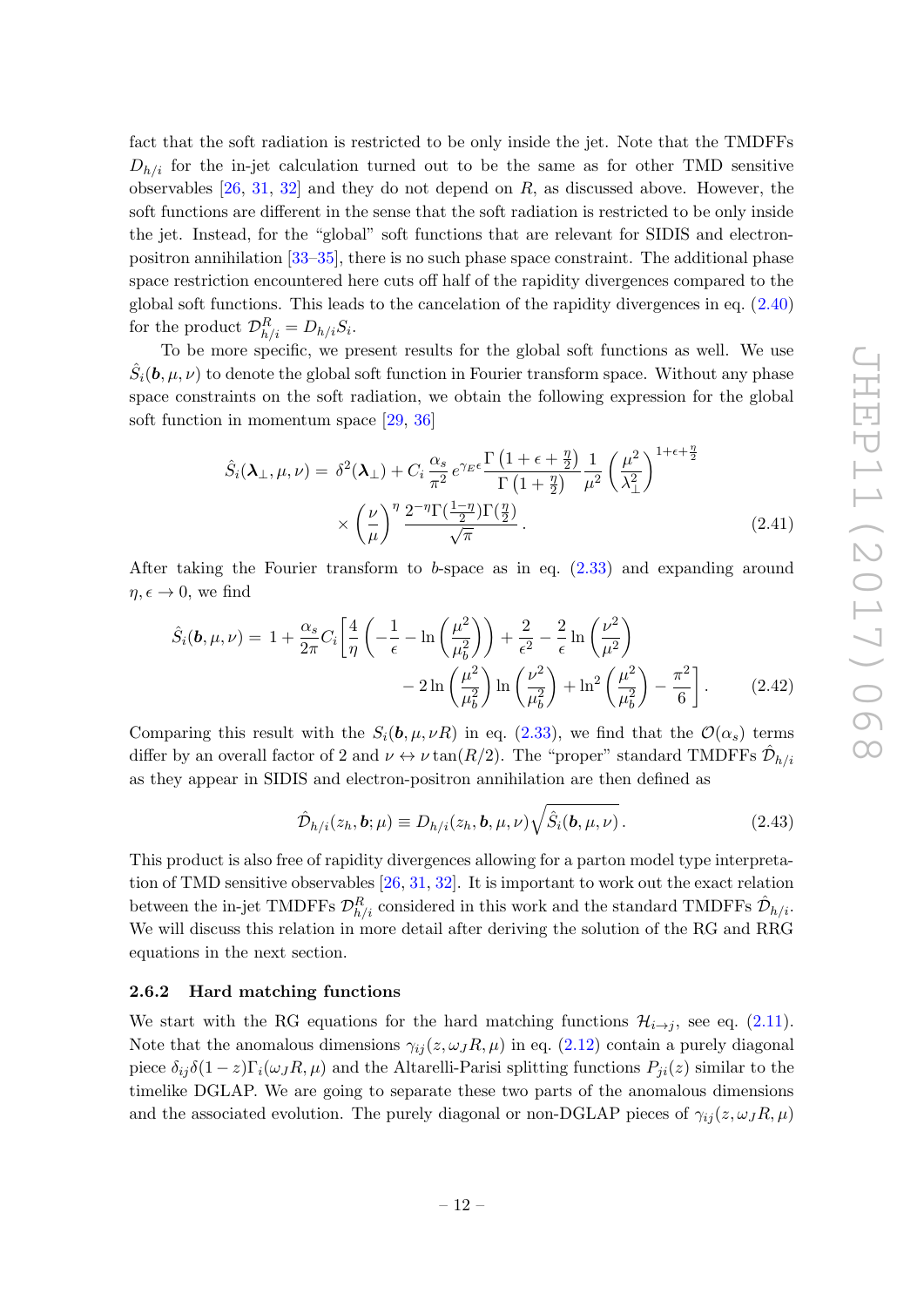are going to cancel with the respective terms of the anomalous dimensions of the TMDFFs and the soft functions yielding a standard DGLAP evolution equation for the siTMDFJFs. To that extend, we start by writing the functions  $\mathcal{H}_{i\to j}$  as

<span id="page-13-1"></span>
$$
\mathcal{H}_{i \to j}(z, \omega_J R, \mu) = \mathcal{E}_i(\omega_J R, \mu) \mathcal{C}_{i \to j}(z, \omega_J R, \mu), \tag{2.44}
$$

where the  $\mathcal{C}_{i\to j}(z,\omega_J R,\mu)$  satisfy evolution equations where the anomalous dimensions are given only by the Altarelli-Parisi splitting functions

$$
\mu \frac{d}{d\mu} C_{i \to j}(z, \omega_J R, \mu) = \frac{\alpha_s}{2\pi} \sum_k \int_z^1 \frac{dz'}{z'} P_{ki} \left(\frac{z}{z'}\right) C_{k \to j}(z', \omega_J R, \mu).
$$
 (2.45)

Note that these evolution equations are similar to DGLAP equations but here we still have four coupled equations. Only the combined siTMDFJFs are going to satisfy the standard timelike DGLAP evolution equations, see eq. [\(2.71\)](#page-17-0) below.

The functions  $\mathcal{E}_i(\omega_J R, \mu)$  satisfy multiplicative RG equations

<span id="page-13-2"></span><span id="page-13-0"></span>
$$
\mu \frac{d}{d\mu} \ln \mathcal{E}_i(\omega_J R, \mu) = \Gamma_i(\omega_J R, \mu), \qquad (2.46)
$$

where the  $\Gamma_i(\omega_J R, \mu)$  are given in eq. [\(2.13\)](#page-6-2). The solution for the multiplicative RG equations can be written as

$$
\mathcal{E}_i(\omega_J R, \mu) = \mathcal{E}_i(\omega_J R, \mu_J) \exp\left(\int_{\mu_J}^{\mu} \frac{d\mu'}{\mu'} \Gamma_i(\omega_J R, \mu')\right).
$$
 (2.47)

The fixed-order results for  $\mathcal{E}_i(\omega_j R, \mu)$  can be obtained from eq. [\(2.5\)](#page-5-2) and are given by

$$
\mathcal{E}_q(\omega_J R, \mu) = 1 + \frac{\alpha_s}{2\pi} C_F \left( -\frac{L^2}{2} - \frac{3}{2}L \right), \qquad (2.48a)
$$

<span id="page-13-4"></span><span id="page-13-3"></span>
$$
\mathcal{E}_g(\omega_J R, \mu) = 1 + \frac{\alpha_s}{2\pi} \left( -C_A \frac{L^2}{2} - \frac{\beta_0}{2} L \right). \tag{2.48b}
$$

By choosing  $\mu_J = p_T R$ , we obtain  $\mathcal{E}_i(\omega_J R, \mu_J) = 1$  as the initial condition for the evolution in eq.  $(2.46)$ . Using this result in eq.  $(2.44)$  above, we can write the hard matching functions as

$$
\mathcal{H}_{i \to j}(z, \omega_J R, \mu) = \exp\left(\int_{\mu_J}^{\mu} \frac{d\mu'}{\mu'} \Gamma_i(\omega_J R, \mu')\right) \mathcal{C}_{i \to j}(z, \omega_J R, \mu).
$$
 (2.49)

The functions  $\mathcal{C}_{i\to j}(z,\omega_J R,\mu)$  still need to be evolved from  $\mu \sim \mu_J = p_T R$  to  $\mu \sim p_T$  using the evolution equations in eq. [\(2.45\)](#page-13-2) above. Their fixed order expressions are given by

$$
\mathcal{C}_{q \to q'}(z, \omega_J R, \mu) = \delta_{qq'} \delta(1 - z) + \delta_{qq'} \frac{\alpha_s}{2\pi} \left[ C_F \delta(1 - z) \frac{\pi^2}{12} + P_{qq}(z)L - 2C_F(1 + z^2) \left( \frac{\ln(1 - z)}{1 - z} \right)_+ - C_F(1 - z) \right], \quad (2.50a)
$$

$$
\mathcal{C}_{q \to g}(z, \omega_J R, \mu) = \frac{\alpha_s}{2\pi} \left[ \left( L - 2\ln(1-z) \right) P_{gq}(z) - C_F z \right],\tag{2.50b}
$$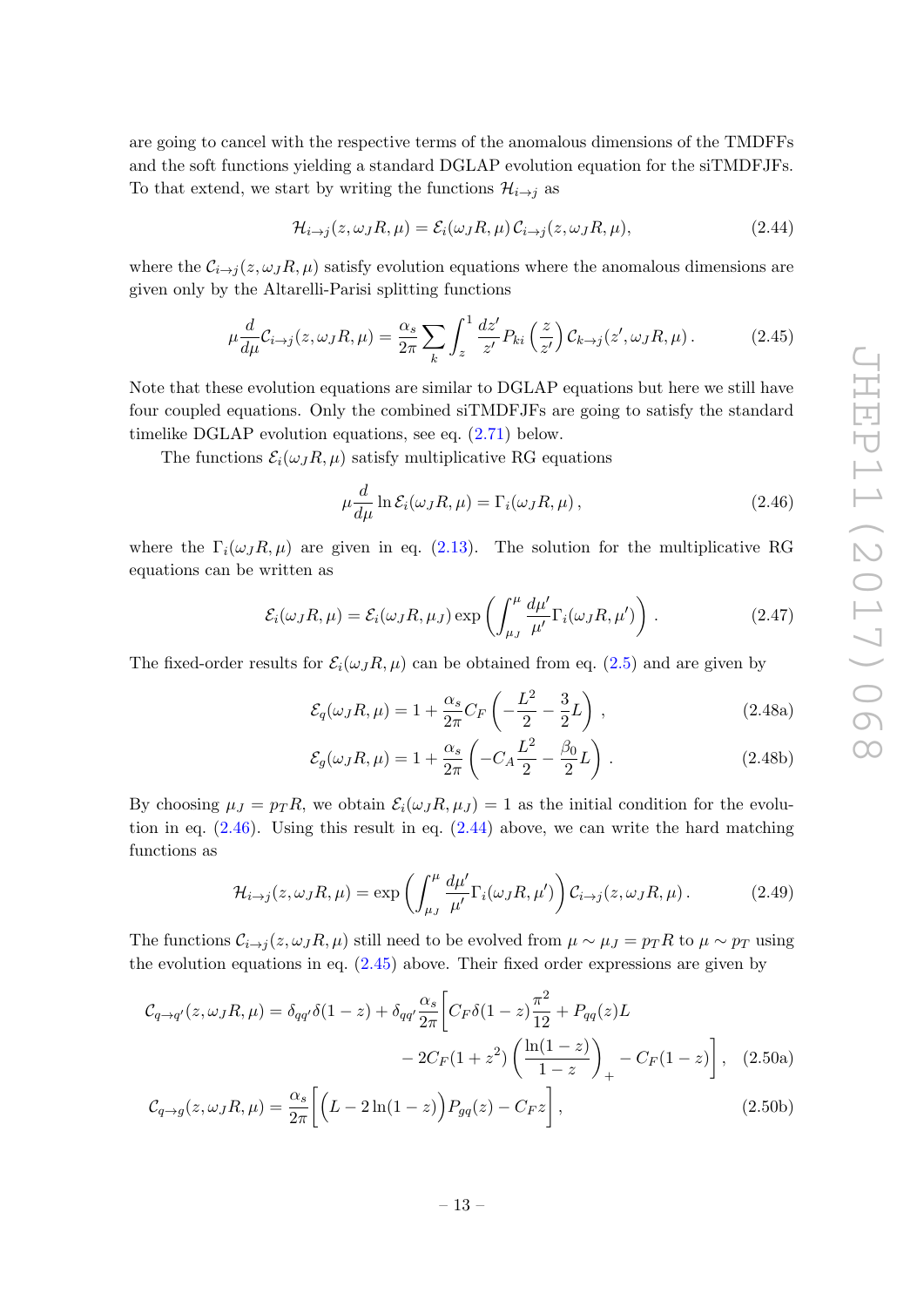$$
C_{g \to g}(z, \omega_J R, \mu) = \delta(1 - z) + \frac{\alpha_s}{2\pi} \left[ \delta(1 - z) \frac{\pi^2}{12} + P_{gg}(z)L - \frac{4C_A(1 - z + z^2)^2}{z} \left( \frac{\ln(1 - z)}{1 - z} \right)_+ \right],
$$
(2.50c)

$$
\mathcal{C}_{g \to q}(z, \omega_J R, \mu) = \frac{\alpha_s}{2\pi} \left[ \left( L - 2\ln(1-z) \right) P_{qg}(z) - T_F 2z(1-z) \right]. \tag{2.50d}
$$

#### <span id="page-14-0"></span>2.6.3 Relation between in-jet and standard TMDFFs

We are now going to derive the solution of the evolution equations for the TMDFFs and the soft functions in order to obtain the proper in-jet TMDFFs  $\mathcal{D}_{h/i}^R(z_h, b; \mu)$  as defined in eq. [\(2.40\)](#page-11-2). For comparison, we also show the results for the standard TMDFFs  $\hat{\mathcal{D}}_{h/i}(z_h, \bm{b}; \mu)$ as in eq. [\(2.43\)](#page-12-1). We start by evolving  $D_{h/i}(z_h, \mathbf{b}, \mu, \nu)$ ,  $S_i(\mathbf{b}, \mu, \nu, R)$  and  $\hat{S}_i(\mathbf{b}, \mu, \nu)$  using their RG and RRG equations. From the perturbative calculations above, we find that the natural scales for the TMDFFs  $D_{h/i}$ , and the two soft functions  $S_i$ ,  $\hat{S}_i$  are given by

$$
\mu_D \sim \mu_b, \qquad \nu_D \sim \omega_J, \qquad (2.51a)
$$

<span id="page-14-1"></span>
$$
\mu_S \sim \mu_b, \qquad \nu_S \sim \frac{\mu_b}{\tan(R/2)}, \qquad (2.51b)
$$

$$
\mu_{\hat{S}} \sim \mu_b, \qquad \nu_{\hat{S}} \sim \mu_b. \tag{2.51c}
$$

To be consistent with the standard Collins-Soper-Sterman (CSS) formalism [\[37\]](#page-24-15), we evolve from the natural scales of  $D_{h/i}$  and  $S_i$ ,  $\hat{S}_i$  as given in eq. [\(2.51\)](#page-14-1), to a common scale  $\mu$  and  $\nu$ . In terms of the "proper" TMDFFs in  $(2.40)$ , the initial conditions for the evolution is given by

$$
\mathcal{D}_{h/i}^R(z_h, \mathbf{b}; \mu_b) \equiv D_{h/i}(z_h, \mathbf{b}, \mu_D, \nu_D) S_i(\mathbf{b}, \mu_S, \nu_S R) ,
$$
\n(2.52)

$$
\hat{\mathcal{D}}_{h/i}(z_h, \mathbf{b}; \mu_b) \equiv D_{h/i}(z_h, \mathbf{b}, \mu_D, \nu_D) \sqrt{\hat{S}_i(\mathbf{b}, \mu_{\hat{S}}, \nu_{\hat{S}})}.
$$
\n(2.53)

It might be instructive to point out that the "proper" TMDs chosen as such are equal perturbatively when evaluated at their natural scales,

<span id="page-14-4"></span><span id="page-14-3"></span><span id="page-14-2"></span>
$$
\mathcal{D}_{h/i}^R(z_h, \mathbf{b}; \mu_b) = \hat{\mathcal{D}}_{h/i}(z_h, \mathbf{b}; \mu_b).
$$
\n(2.54)

This can be directly verified from the perturbative expressions given above. At this point, it might be instructive to point out that according to eq. [\(2.51\)](#page-14-1), the natural rapidity scales for two soft functions  $S_i$  and  $\hat{S}_i$  are quite different,  $\nu_S/\nu_{\hat{S}} = 1/\tan(R/2) \gg 1$  in the small jet radius limit  $R \ll 1$ . Since the "proper" TMDs do not contain rapidity divergences anymore, the  $\nu$ -dependence will naturally disappear in the end when one evolves to the common rapidity scales. After solving the corresponding RG and RRG equations, we can write the final result in the following form

$$
\mathcal{D}_{h/i}^R(z_h, \mathbf{b}; \mu) = \mathcal{D}_{h/i}^R(z_h, \mathbf{b}; \mu_b) \exp\left[-\int_{\mu_b}^{\mu} \frac{d\mu'}{\mu'} \left(\Gamma_{\text{cusp}}^i \ln\left(\frac{\mu_j^2}{\mu'^2}\right) + \gamma^i\right)\right],\tag{2.55}
$$

$$
\hat{\mathcal{D}}_{h/i}(z_h, \mathbf{b}; \mu) = \hat{\mathcal{D}}_{h/i}(z_h, \mathbf{b}; \mu_b) \exp\left[-\int_{\mu_b}^{\mu} \frac{d\mu'}{\mu'} \left(\Gamma_{\text{cusp}}^i \ln\left(\frac{\mu^2}{\mu'^2}\right) + \gamma^i\right)\right].
$$
 (2.56)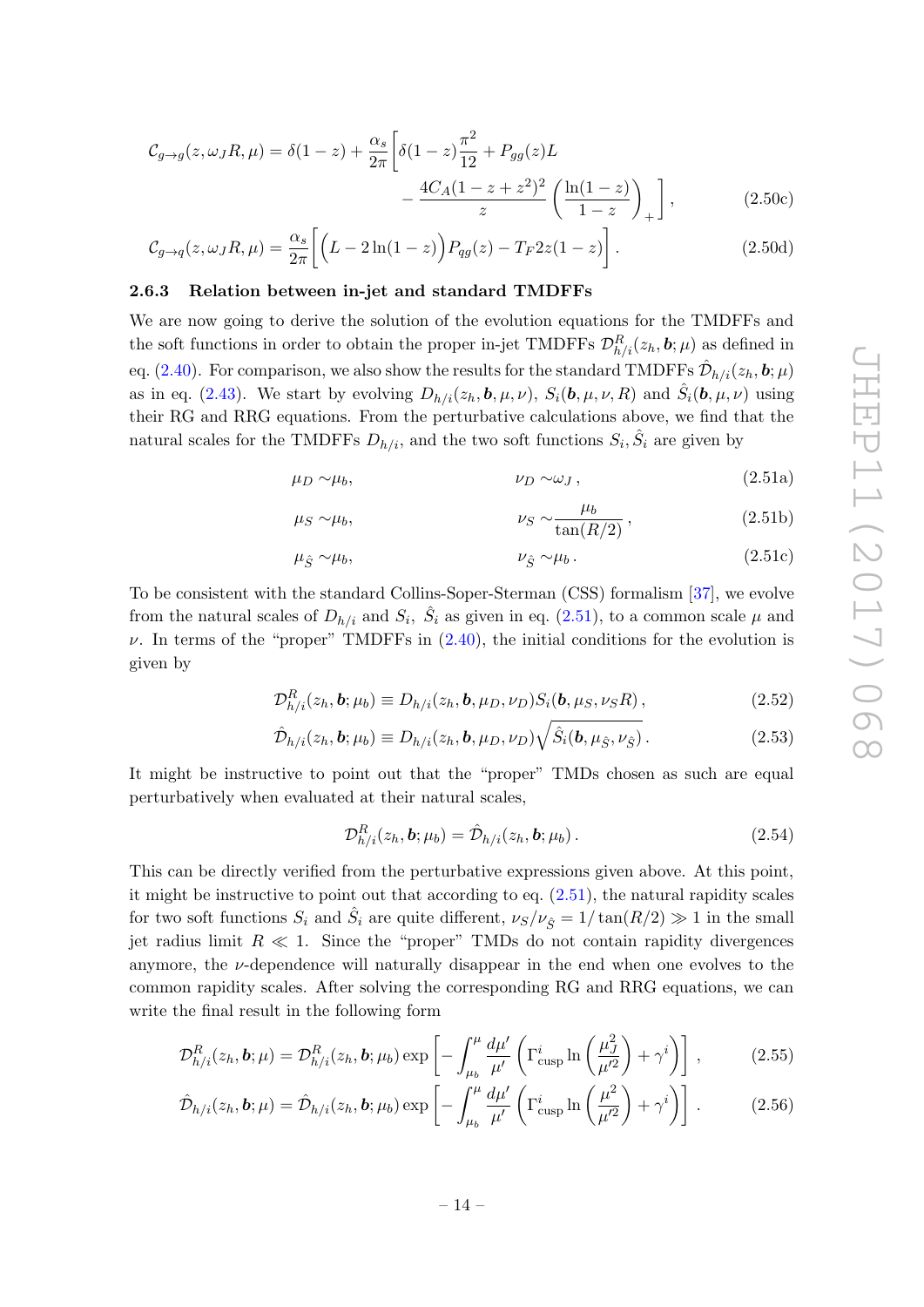Here the cusp anomalous dimension  $\Gamma_{\text{cusp}}^i$  and the non-cusp  $\gamma^i$  allow for a perturbative evaluation as  $\Gamma_{\text{cusp}}^i = \sum_n \Gamma_{n-1}^i \left(\frac{\alpha_s}{\pi}\right)^n$  and likewise for  $\gamma^i$ . The first coefficients can be obtained from our calculation and are given by

$$
\Gamma_0^q = C_F \,, \qquad \gamma_0^q = -\frac{3}{2} C_F \,, \tag{2.57}
$$

<span id="page-15-1"></span>
$$
\Gamma_0^g = C_A \,, \qquad \gamma_0^g = -\frac{\beta_0}{2} \,. \tag{2.58}
$$

The higher-order expressions can be found for example in ref. [\[38\]](#page-25-0). The "proper" in-jet TMDs  $\mathcal{D}_{h/i}^R$  in eq. [\(2.55\)](#page-14-2) may be further expressed in terms of the "proper" standard TMDs  $\hat{\mathcal{D}}_{h/i}$  in eq. [\(2.56\)](#page-14-3) as

$$
\mathcal{D}_{h/i}^R(z_h, \mathbf{b}; \mu) = \mathcal{D}_{h/i}^R(z_h, \mathbf{b}; \mu_b) \exp\left[-\int_{\mu_b}^{\mu_J} \frac{d\mu'}{\mu'} \left(\Gamma_{\text{cusp}}^i \ln\left(\frac{\mu_J^2}{\mu'^2}\right) + \gamma^i\right)\right]
$$

$$
\times \exp\left[-\int_{\mu_J}^{\mu} \frac{d\mu'}{\mu'} \left(\Gamma_{\text{cusp}}^i \ln\left(\frac{\mu_J^2}{\mu'^2}\right) + \gamma^i\right)\right]
$$

$$
= \hat{\mathcal{D}}_{h/i}(z_h, \mathbf{b}; \mu_J) \exp\left[-\int_{\mu_J}^{\mu} \frac{d\mu'}{\mu'} \left(\Gamma_{\text{cusp}}^i \ln\left(\frac{\mu_J^2}{\mu'^2}\right) + \gamma^i\right)\right].
$$
(2.59)

To obtain the second line we made use of eq. [\(2.54\)](#page-14-4). In other words, the evolved "proper" TMDs obtained for the hadron distribution inside jets  $\mathcal{D}_{h/i}^R(z_h, \bm{b}; \mu)$  at scale  $\mu$  is related to the standard TMDs  $\hat{\mathcal{D}}_{h/i}(z_h, \mathbf{b}; \mu_J)$  evaluated at scale  $\mu_J$  multiplied by an overall factor. This overall factor is given by an exponential involving an integration over  $\mu'$  from scales  $\mu_J$  to  $\mu$ . Since both scales  $\mu_J$  and  $\mu$  are both in the perturbative regime,  $\mu_J, \mu \gg \Lambda_{\text{QCD}}$ , we find that the relation between the in-jet TMDs  $\mathcal{D}_{h/i}^R$  and the standard TMDs  $\hat{\mathcal{D}}_{h/i}$  is purely perturbative.

#### <span id="page-15-0"></span>2.6.4 Solution for the siTMDFJFs

We proceed by combining the above results in order to obtain the evolved siTMDFJFs  $\mathcal{G}_c^h(z, z_h, \omega_J R, \mathbf{j}_{\perp}, \mu)$ . Starting from eq. [\(2.4\)](#page-5-1) and by using the relation

$$
\delta^2 (z_h \lambda_\perp + k_\perp - j_\perp) = \frac{1}{z_h^2} \int \frac{d^2 \mathbf{b}}{(2\pi)^2} \exp \left( -i \left( \lambda_\perp + \frac{k_\perp}{z_h} - \frac{j_\perp}{z_h} \right) \cdot \mathbf{b} \right), \tag{2.60}
$$

one finds

$$
\mathcal{G}_c^h(z, z_h, \omega_J R, \mathbf{j}_\perp, \mu) = \mathcal{H}_{c \to i}(z, \omega_J R, \mu) \int \frac{d^2 \mathbf{b}}{(2\pi)^2} e^{i \mathbf{j}_\perp \cdot \mathbf{b}/z_h} D_{h/i}(z_h, \mathbf{b}, \mu, \nu) S_i(\mathbf{b}, \mu, \nu R)
$$

$$
= \mathcal{H}_{c \to i}(z, \omega_J R, \mu) \int \frac{d^2 \mathbf{b}}{(2\pi)^2} e^{i \mathbf{j}_\perp \cdot \mathbf{b}/z_h} \mathcal{D}_{h/i}^R(z_h, \mathbf{b}; \mu).
$$
(2.61)

Now we can plug in the result of the hard matching coefficients  $\mathcal{H}_{c\to i}(z,\omega_J R,\mu)$  in eq. [\(2.49\)](#page-13-3) where we separated and solved the RG equations for the functions  $\mathcal{E}_i(\omega_J R, \mu)$ . In addition, we use the results of the evolved in-jet TMDs  $\mathcal{D}_{h/i}^R(z_h, b; \mu)$  in eq. [\(2.59\)](#page-15-1). We find that the siTMDFJFs may eventually be expressed as

<span id="page-15-2"></span>
$$
\mathcal{G}_c^h(z, z_h, \omega_J R, \mathbf{j}_{\perp}, \mu) = \mathcal{C}_{c \to i}(z, \omega_J R, \mu) \int \frac{d^2 \mathbf{b}}{(2\pi)^2} e^{i \mathbf{j}_{\perp} \cdot \mathbf{b}/z_h} \hat{\mathcal{D}}_{h/i}(z_h, \mathbf{b}; \mu_J). \tag{2.62}
$$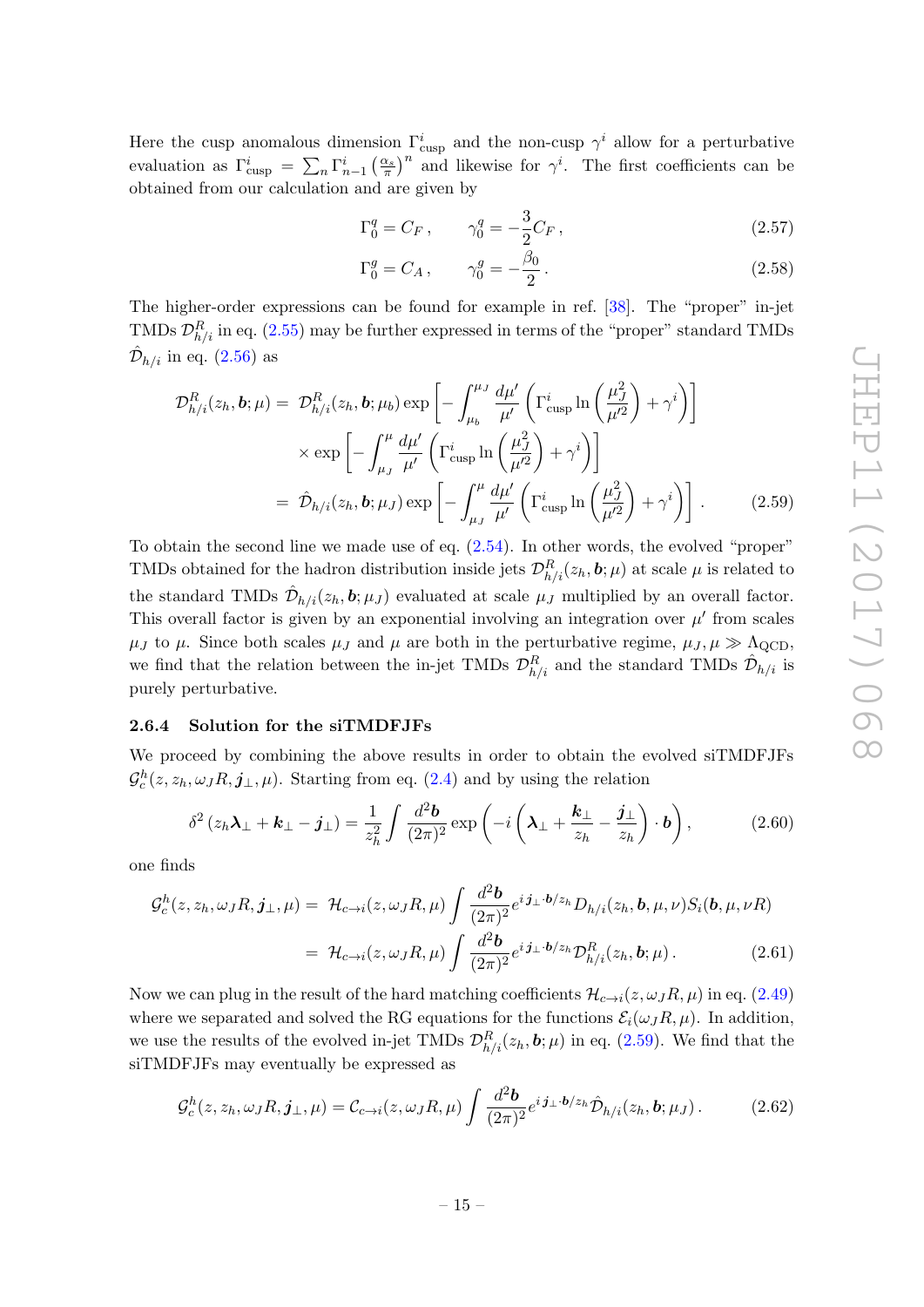It is important to note that here we are able to write the result in terms of the standard TMDs  $\hat{\mathcal{D}}_{h/i}$ . This is possible since the evolution between the scales  $\mu_J$  and  $\mu$  of  $\mathcal{E}_i(\omega_J R, \mu)$ cancels with the overall multiplicative factor found in eq.  $(2.59)$  for the in-jet TMDs when written in terms of the standard TMDs. Specifically, we have

$$
\exp\left(\int_{\mu_J}^{\mu} \frac{d\mu'}{\mu'} \Gamma_i(\omega_J R, \mu')\right) \exp\left[-\int_{\mu_J}^{\mu} \frac{d\mu'}{\mu'} \left(\Gamma^i_{\text{cusp}} \ln\left(\frac{\mu_J^2}{\mu'^2}\right) + \gamma^i\right)\right] = 1. \tag{2.63}
$$

The result in eq.  $(2.62)$  constitutes the most important part of our work. It explicitly demonstrates that the hadron transverse momentum distribution within jets is related to the standard TMDFFs (as measured in SIDIS and electron-positron annihilation) probed at the jet scale  $\mu_J \sim p_T R$ . Eventually, we can write the result as

$$
\mathcal{G}_c^h(z, z_h, \omega_J R, \mathbf{j}_{\perp}, \mu) = \mathcal{C}_{c \to i}(z, \omega_J R, \mu) \,\hat{\mathcal{D}}_{h/i}(z_h, \mathbf{j}_{\perp}; \mu_J),\tag{2.64}
$$

where we used the inverse Fourier transform as defined in eq.  $(2.17)$  to obtain the TMDFFs in momentum space

<span id="page-16-3"></span><span id="page-16-2"></span>
$$
\hat{\mathcal{D}}_{h/i}(z_h, \mathbf{j}_{\perp}; \mu_J) = \int \frac{d^2 \mathbf{b}}{(2\pi)^2} e^{i \mathbf{j}_{\perp} \cdot \mathbf{b}/z_h} \hat{\mathcal{D}}_{h/i}(z_h, \mathbf{b}; \mu_J). \tag{2.65}
$$

# <span id="page-16-0"></span>2.7 Final expression for the siTMDFJFs

In the perturbative region where  $1/b \gg \Lambda_{\rm QCD}$ , one can further match the TMDFFs  $\hat{\mathcal{D}}_{h/i}(z_h, \boldsymbol{b}; \mu_b)$  onto the standard collinear FFs  $D_{h/i}(z_h, \mu_b)$  as

<span id="page-16-1"></span>
$$
\hat{\mathcal{D}}_{h/i}(z_h, \mathbf{b}; \mu_b) = \frac{1}{z_h^2} \int_{z_h}^1 \frac{d\hat{z}_h}{\hat{z}_h} C_{j \leftarrow i} \left(\frac{z_h}{\hat{z}_h}, \mu_b\right) D_{h/j}(\hat{z}_h, \mu_b).
$$
\n(2.66)

Using the coefficients  $\tilde{C}_{j \leftarrow i}$  given in eq. [\(2.30\)](#page-9-1) and the perturbative expressions for the soft functions, one obtains

$$
C_{q' \leftarrow q}(z_h, \mu_b) = \delta_{qq'} \left[ \delta(1 - z_h) + \frac{\alpha_s}{\pi} \left( -C_F \frac{\pi^2}{24} \delta(1 - z_h) + \frac{C_F}{2} (1 - z_h) + P_{qq}(z_h) \ln z_h \right) \right],
$$
\n(2.67a)

$$
C_{g \leftarrow q}(z_h, \mu_b) = \frac{\alpha_s}{\pi} \left[ \frac{C_F}{2} z_h + P_{gq}(z_h) \ln z_h \right],
$$
\n(2.67b)

$$
C_{g \leftarrow g}(z_h, \mu_b) = \delta(1 - z_h) + \frac{\alpha_s}{\pi} \left[ -C_A \frac{\pi^2}{24} \delta(1 - z_h) + P_{gg}(z_h) \ln z_h \right],
$$
 (2.67c)

$$
C_{q \leftarrow g}(z_h, \mu_b) = \frac{\alpha_s}{\pi} \Big[ T_F z_h (1 - z_h) + P_{qg}(z_h) \ln z_h \Big].
$$
 (2.67d)

It might be instructive to point out that the above matching coefficients are computed in the standard  $\overline{\text{MS}}$  scheme, which differs from the simplest minimal subtraction scheme by inserting a factor  $S_{\epsilon}$  for each loop in the counter-terms with  $S_{\epsilon} = (4\pi e^{-\gamma_E})^{\epsilon}$ . However, in the so-called Collins-11 definition of TMDs, this factor was changed to  $S_{\epsilon}^{\text{JCC}} = (4\pi)^{\epsilon}/\Gamma(1-\epsilon)$  $\epsilon$ ) [\[26\]](#page-24-5). We refer to the latter scheme as  $\overline{\text{MS}}^{\text{JCC}}$ , in which the π<sup>2</sup> terms are absent in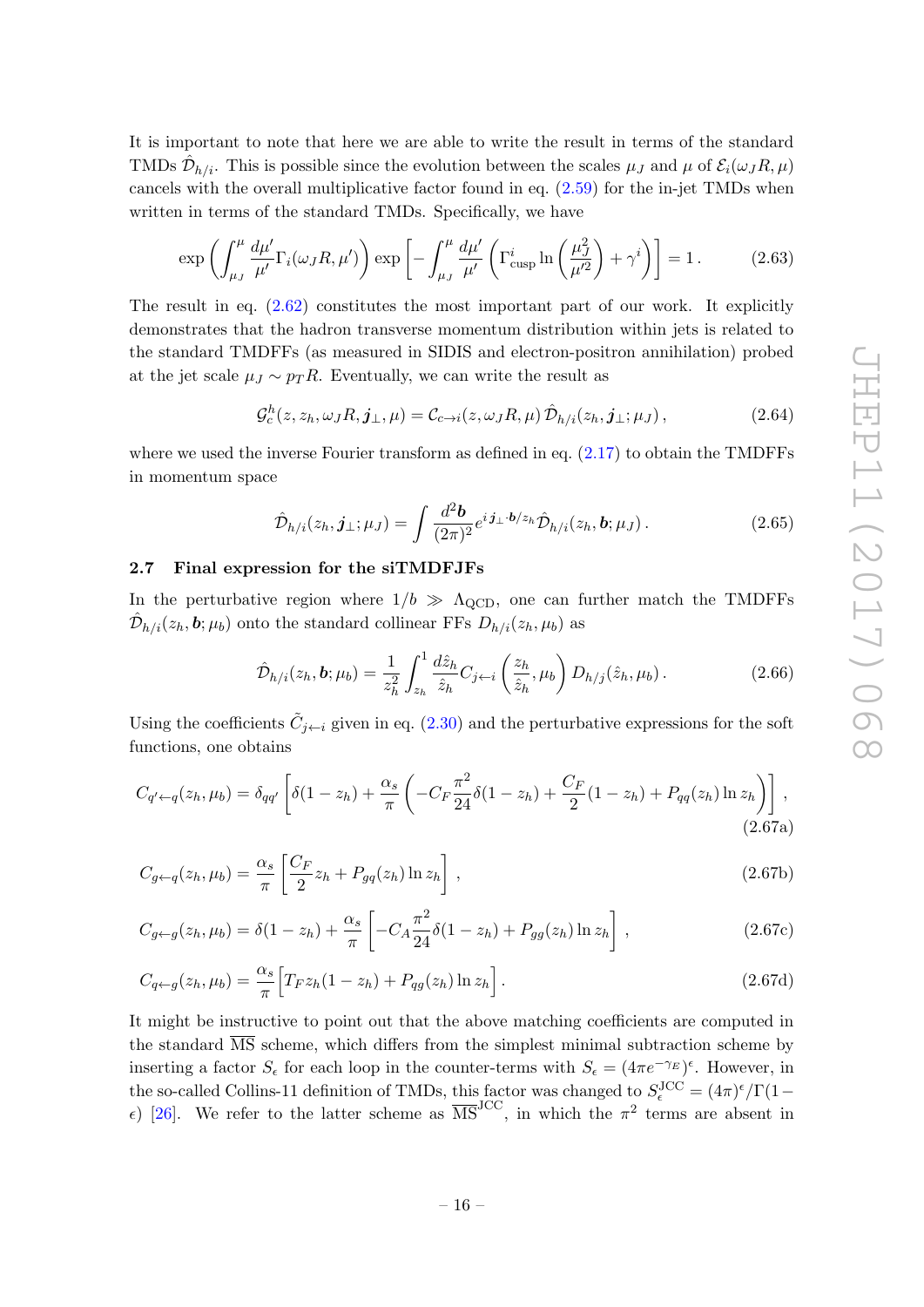eqs.  $(2.67)(a)$  and (c). This is compensated for by the fact that there are no  $\pi^2$ -constants in the expressions for the functions  $C_{i\to j}$  in eqs. [\(2.50\)](#page-13-4)(a) and (c) in the  $\overline{\text{MS}}^{\text{JCC}}$  scheme.

So far, we have discussed the evolution of the siTMDFJFs in the perturbative region, i.e. for  $1/b \gg \Lambda_{\text{QCD}}$ . It is well-known that the evolution of TMDs contains a nonperturbative component in the large- $b$  region. We treat the large- $b$  region by adopting the usual  $b_*$ -prescription [\[37\]](#page-24-15). Alternative approaches can be found in [\[39–](#page-25-1)[43\]](#page-25-2). One defines  $b_*$  as

<span id="page-17-1"></span>
$$
b_* = \frac{b}{\sqrt{1 + b^2/b_{\text{max}}^2}},\tag{2.68}
$$

where the quantity  $b_{\text{max}}$  is introduced such that  $b_* \to b$  at small  $b \ll b_{\text{max}}$ , whereas it approaches the limit  $b \to b_{\text{max}}$  in the large b-region. Using this prescription and the matching coefficients in eq.  $(2.67)$ , we can write the evolved TMDFFs in eq.  $(2.65)$  as

$$
\hat{\mathcal{D}}_{h/i}(z_h, \mathbf{j}_{\perp}; \mu_J) = \frac{1}{z_h^2} \int \frac{b \, db}{2\pi} J_0(j_{\perp} b/z) C_{j \leftarrow i} \otimes D_{h/j}(z_h, \mu_{b_*}) e^{-S_{\text{pert}}^i(b_*, \mu_J) - S_{\text{NP}}^i(b, \mu_J)}.
$$
 (2.69)

Here,  $S_{\text{pert}}^i(b_*, \mu_J)$  is the perturbative Sudakov factor

<span id="page-17-0"></span>
$$
S_{\text{pert}}^i(b_*, \mu_J) = \int_{\mu_{b_*}}^{\mu_J} \frac{d\mu'}{\mu'} \left( \Gamma_{\text{cusp}}^i \ln \left( \frac{\mu_J^2}{\mu'^2} \right) + \gamma^i \right), \qquad (2.70)
$$

and  $S_{\rm NP}^i(b,\mu_J)$  is the non-perturbative Sudakov factor. We will discuss them in detail in the phenomenological section [3](#page-18-0) below.

With all these relevant ingredients available, we may then compute the siTMDFJFs following eq. [\(2.64\)](#page-16-3). By using the evolution equations for the functions  $\mathcal{C}_{i\rightarrow j}$  in eq. [\(2.45\)](#page-13-2) and the expressions for siTMDFJFs in eq.  $(2.64)$ , we find that the siTMDFJFs satisfy the standard timelike DGLAP evolution equations

$$
\mu \frac{d}{d\mu} \mathcal{G}_i^h(z, z_h, \omega_J R, \mathbf{j}_\perp, \mu) = \frac{\alpha_s}{2\pi} \sum_j \int_z^1 \frac{dz'}{z'} P_{ji} \left(\frac{z}{z'}\right) \mathcal{G}_j^h(z', z_h, \omega_J R, \mathbf{j}_\perp, \mu). \tag{2.71}
$$

This result for the evolution equations of the siTMDFJFs was to be expected. Following our factorization expression for the differential cross section in eq. [\(1.2\)](#page-2-1), the product  $H_{ab}^c \mathcal{G}_c^h$ should be  $\mu$ -independent order by order analogously to single inclusive hadron produc-tion [\[44,](#page-25-3) [45\]](#page-25-4). Thus, it is natural that the  $\mathcal{G}_c^h$  follow the same DGLAP evolution equations as those for the usual collinear FFs  $D_{h/c}$  [\[16,](#page-23-10) [22\]](#page-24-1).

We would like to summarize again the following aspects of the evolution structure of the siTMDFJFs. The TMD part of the evolution between  $\mu_b$  an  $\mu_J$  is governed by the same TMD evolution equations that have been obtained for the standard TMDs as well. The hard matching functions  $\mathcal{C}_{c\to i}$  follow RG equations where the anomalous dimensions are given by the usual Altarelli-Parisi splitting functions. The evolution of  $\mathcal{C}_{c\to i}$  is carried out between the jet scale  $\mu_J$  and the hard scale  $\mu$  allowing for the resummation of logarithms in the jet size parameter R. The structure and resummation of single logarithms  $\alpha_s^n \ln^n R$ becomes more apparent when combining both contributions to obtain the siTMDFJFs. They follow the standard DGLAP structure as it is usually associated with the resummation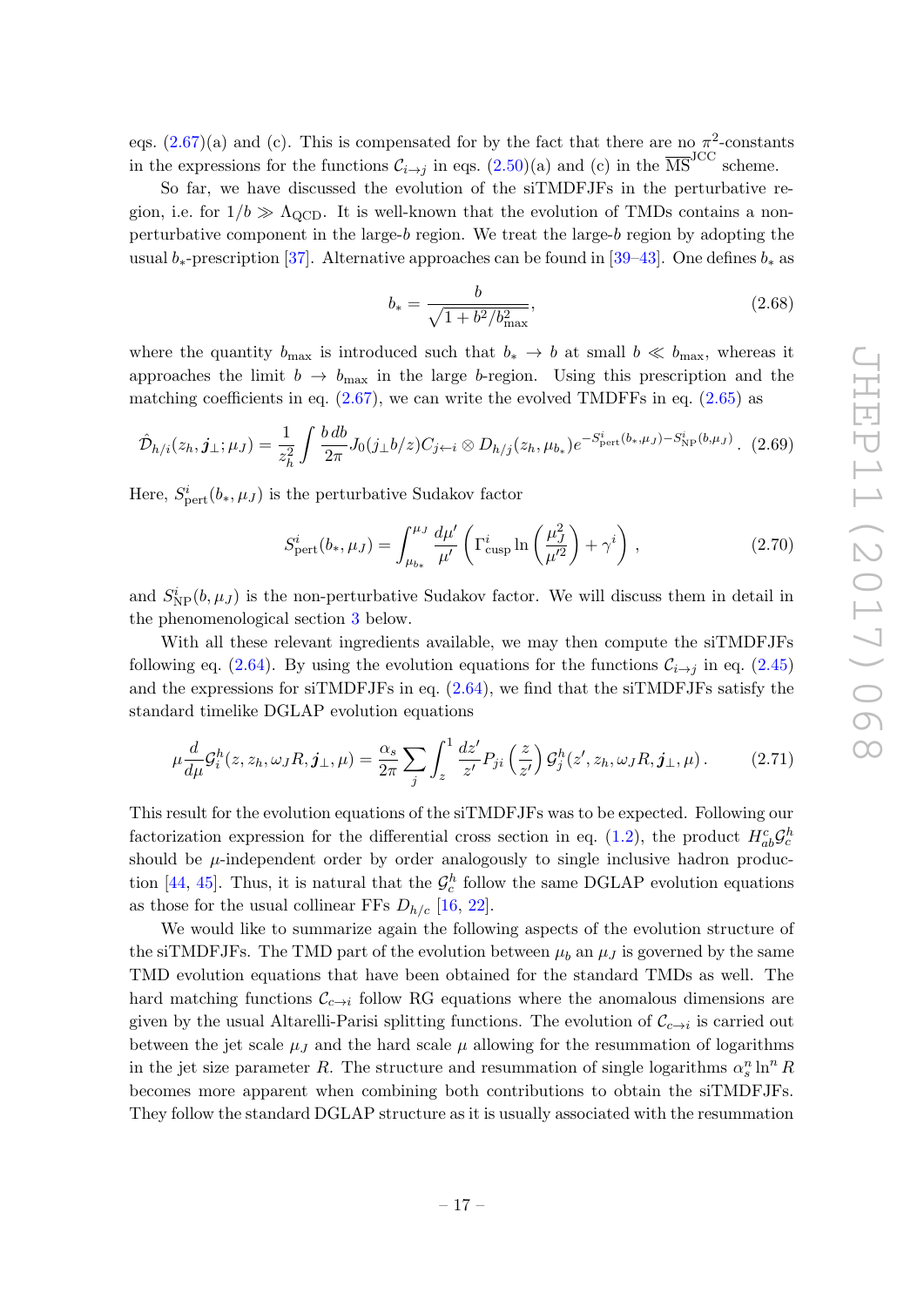of single logarithms in the jet size parameter  $[16, 22, 46, 47]$  $[16, 22, 46, 47]$  $[16, 22, 46, 47]$  $[16, 22, 46, 47]$  $[16, 22, 46, 47]$  $[16, 22, 46, 47]$ . The obtained structure for the siTMDFJFs provides a convenient method to perform the resummation of all relevant large logarithms. First, we are going to evolve the standard TMDFFs  $\hat{\mathcal{D}}_{h/i}(z_h, j_\perp; \mu)$  from the scale  $\mu_b$  to  $\mu_J$ . Second, at the jet scale  $\mu_J$  the TMDFFs  $\hat{\mathcal{D}}_{h/i}(z_h, \mathbf{j}_{\perp}; \mu_J)$  will be combined with the remaining hard matching functions  $\mathcal{C}_{c\to i}(z,\omega_J R,\mu_J)$  in eq. [\(2.50\)](#page-13-4) to compute the siTMDFJFs  $\mathcal{G}_c^h(z,z_h,\omega_J R,\pmb{j}_\perp,\mu_J)$  as

$$
\mathcal{G}_c^h(z, z_h, \omega_J R, \mathbf{j}_{\perp}, \mu_J) = \mathcal{C}_{c \to i}(z, \omega_J R, \mu_J) \hat{\mathcal{D}}_{h/i}(z_h, \mathbf{j}_{\perp}; \mu_J). \tag{2.72}
$$

Then, we use the DGLAP evolution equations for the siTMDFJFs in eq. [\(2.71\)](#page-17-0) to evolve  $\mathcal{G}_c^h$  from the scale  $\mu_J$  to  $\mu$  and, thus, resum logarithms in the jet size parameter R.

# <span id="page-18-0"></span>3 Phenomenology for  $pp \rightarrow (jeth)X$

In this section, we present numerical results for the transverse momentum distribution of hadrons inside jets for LHC kinematics. We consider an inclusive jet sample  $pp \rightarrow jet + X$ where a hadron h is identified inside the reconstructed jet. Following  $[10, 14, 16, 22]$  $[10, 14, 16, 22]$  $[10, 14, 16, 22]$  $[10, 14, 16, 22]$  $[10, 14, 16, 22]$  $[10, 14, 16, 22]$ , the factorization theorem for the process  $pp \rightarrow (j \in h)X$  can be written as

$$
\frac{d\sigma^{pp \to (jeth)X}}{dp_T dp dz_h d^2 \mathbf{j}_{\perp}} = \sum_{a,b,c} \int_{x_a^{\min}}^1 \frac{dx_a}{x_a} f_a(x_a,\mu) \int_{x_b^{\min}}^1 \frac{dx_b}{x_b} f_b(x_b,\mu)
$$
\n
$$
\times \int_{z^{\min}}^1 \frac{dz}{z^2} H_{ab}^c(\hat{s}, \hat{p}_T, \hat{\eta}, \mu) \mathcal{G}_c^h(z, z_h, \omega_J R, \mathbf{j}_{\perp}, \mu) , \qquad (3.1)
$$

where  $f_a$  and  $f_b$  denote the parton distribution functions (PDFs) in the proton with the corresponding momentum fraction  $x_a$  and  $x_b$ , respectively. For all numerical calculations in this work, we choose the CT14 NLO set of PDFs [\[48\]](#page-25-7). The hard functions  $H_{ab}^c$  describe the production of an energetic parton  $c$  in the hard-scattering event. They have been calculated analytically up to NLO in [\[45,](#page-25-4) [49\]](#page-25-8). The variables  $\hat{s}$ ,  $\hat{p}_T$  and  $\hat{\eta}$  denote the partonic CM energy, and the transverse momentum and rapidity of parton c, respectively. They are related to their hadronic analogues as

<span id="page-18-1"></span>
$$
\hat{s} = x_a x_b s, \quad \hat{p}_T = p_T/z, \quad \hat{\eta} = \eta - \ln(x_a/x_b)/2, \tag{3.2}
$$

where  $z$  is the momentum fraction transferred from parton  $c$  to the observed jet. The lower integration limits  $x_a^{\min}$ ,  $x_b^{\min}$  and  $z^{\min}$  can be found for example in [\[14,](#page-23-12) [16\]](#page-23-10). Finally, the functions  $\mathcal{G}_c^h(z_c, z_h, \omega_J R, j_\perp, \mu)$  in eq. [\(3.1\)](#page-18-1) are the siTMDFJFs as discussed in section [2.](#page-3-0) We would like to stress that the cross section does not depend on TMDPDFs but only on the standard collinear PDFs. Unlike the TMDPDFs, collinear PDFs are very well constrained by data and have been determined in global fits in the literature. Therefore, different than for SIDIS, the hadron in-jet fragmentation considered in this work provides an opportunity to disentangle the effects of TMDPDFs and TMDFFs.

In order to perform numerical calculations, we have to parameterize the nonperturbative Sudakov factors for both quark and gluon TMDFFs. Unfortunately, the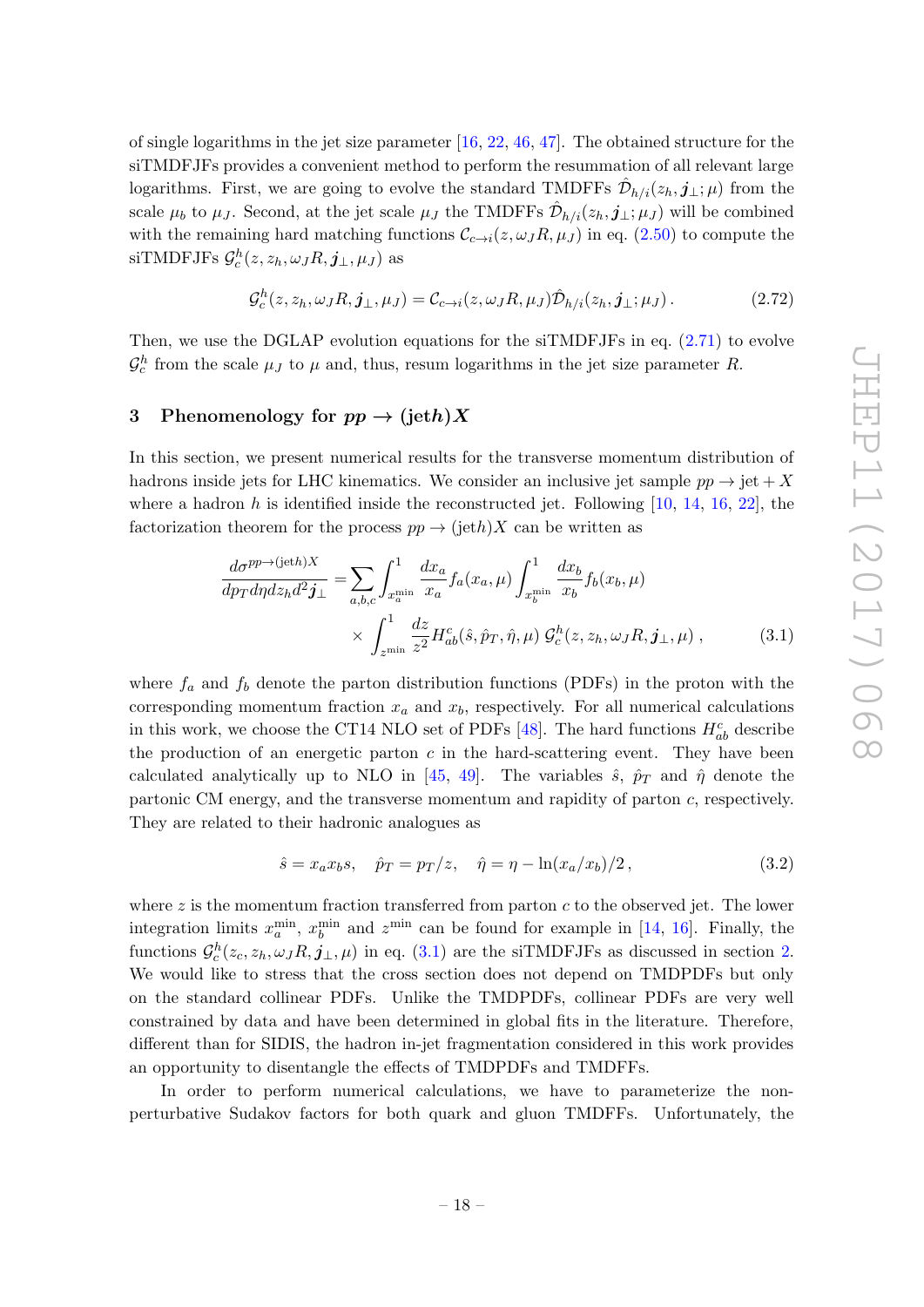quark TMDFFs are not very well constrained so far. The main information for the extraction of quark TMDFFs are obtained from multiplicity distributions of hadrons measured in SIDIS from both the HERMES [\[50\]](#page-25-9) and COMPASS [\[51\]](#page-25-10) experiments. These measurements were performed at relative low momentum scales, with photon virtualities  $Q^2$  of several  $GeV<sup>2</sup>$ . Thus, there are potential problems when interpreting the data in terms of the usual leading-twist TMD factorization formalism [\[52\]](#page-25-11). In addition, since the factorization for SIDIS involves a convolution of TMDPDFs and TMDFFs, the unambiguous extraction of both functions separately is not straightforward. Therefore, current extractions of quark TMDFFs are subject to large uncertainties. Keeping in mind the remaining large uncertainties in our calculation, we are nevertheless going to present numerical estimates for the hadron transverse momentum distribution within jets and compare to LHC measurements. We choose to use the following parametrization of the non-perturbative Sudakov factor following  $[53, 54]$  $[53, 54]$ 

$$
S_{\rm NP}^q(b,\mu_J) = \frac{g_2}{2} \ln\left(\frac{b}{b_*}\right) \ln\left(\frac{\mu_J}{Q_0}\right) + \frac{g_h}{z_h^2} b^2,\tag{3.3}
$$

with  $Q_0^2 = 2.4 \,\text{GeV}^2$ ,  $b_{\text{max}} = 1.5 \,\text{GeV}^{-1}$ ,  $g_2 = 0.84$ , and  $g_h = 0.042$ . Other parametrizations for the non-perturbative Sudakov factor for TMDFFs have been discussed in [\[30,](#page-24-9) [55\]](#page-25-14).

Furthermore, we note that the non-perturbative Sudakov factor for the gluon TMDFF is not constrained at all so far. For our numerical calculations, we are going to follow [\[56–](#page-26-0) [58\]](#page-26-1) and adopt a parameterization of the gluon non-perturbative Sudakov factor similar to that for quarks as

$$
S_{\rm NP}^g(b,\mu_J) = \frac{C_A}{C_F} \frac{g_2}{2} \ln\left(\frac{b}{b_*}\right) \ln\left(\frac{\mu_J}{Q_0}\right) + \frac{g_h}{z_h^2} b^2.
$$
 (3.4)

In comparison to the quark parametrization, the coefficient of the term  $\sim \ln \mu_J$  is enhanced by a color factor  $C_A/C_F$ , whereas the intrinsic part  $\sim g_h$  is kept unchanged.

In addition, we use the coefficients  $C_{j \leftarrow i}$  in eq. [\(2.67\)](#page-16-1) up to the order of  $\alpha_s$  for the TMDFFs, and keep  $\Gamma_{0,1}^{i}$  and  $\gamma_{0}^{i}$  in the perturbative Sudakov factor in eq. [\(2.70\)](#page-17-1), which is often referred to as the next-to-leading-logarithm prime (NLL') accuracy. For both  $C_{j \leftarrow i}$  in eq. [\(2.67\)](#page-16-1) and  $C_{i\rightarrow j}$  in eq. [\(2.50\)](#page-13-4), we use the expressions in the  $\overline{\text{MS}}^{\text{JCC}}$  scheme as explained in section [2.7,](#page-16-0) since the TMDFFs that we use for our numerical studies were extracted within this scheme [\[53,](#page-25-12) [54\]](#page-25-13). We use the DSS07 parametrization of collinear fragmentation functions for light charged hadrons [\[59\]](#page-26-2). Together with the choices for the relevant nonperturbative inputs above for both quark and gluon TMDFFs, we are now going to present first numerical estimates for the transverse momentum distribution of hadrons inside jets and compare to the data provided by the ATLAS collaboration [\[3\]](#page-23-2). We choose the following jet kinematics consistent with the available data at a CM energy of  $\sqrt{s} = 7$  TeV. The jets are reconstructed using the anti-k<sub>T</sub> algorithm with jet size parameter  $R = 0.6$ , and the jet rapidity is integrated over  $|\eta| < 1.2$ . The detailed numerical implementation is very similar to the longitudinal momentum distribution of hadrons inside jets [\[16\]](#page-23-10), using several numerical techniques developed in the literature [\[60](#page-26-3)[–62\]](#page-26-4). The RG evolution of the various parts of the cross section is performed as outlined at the end of the last section.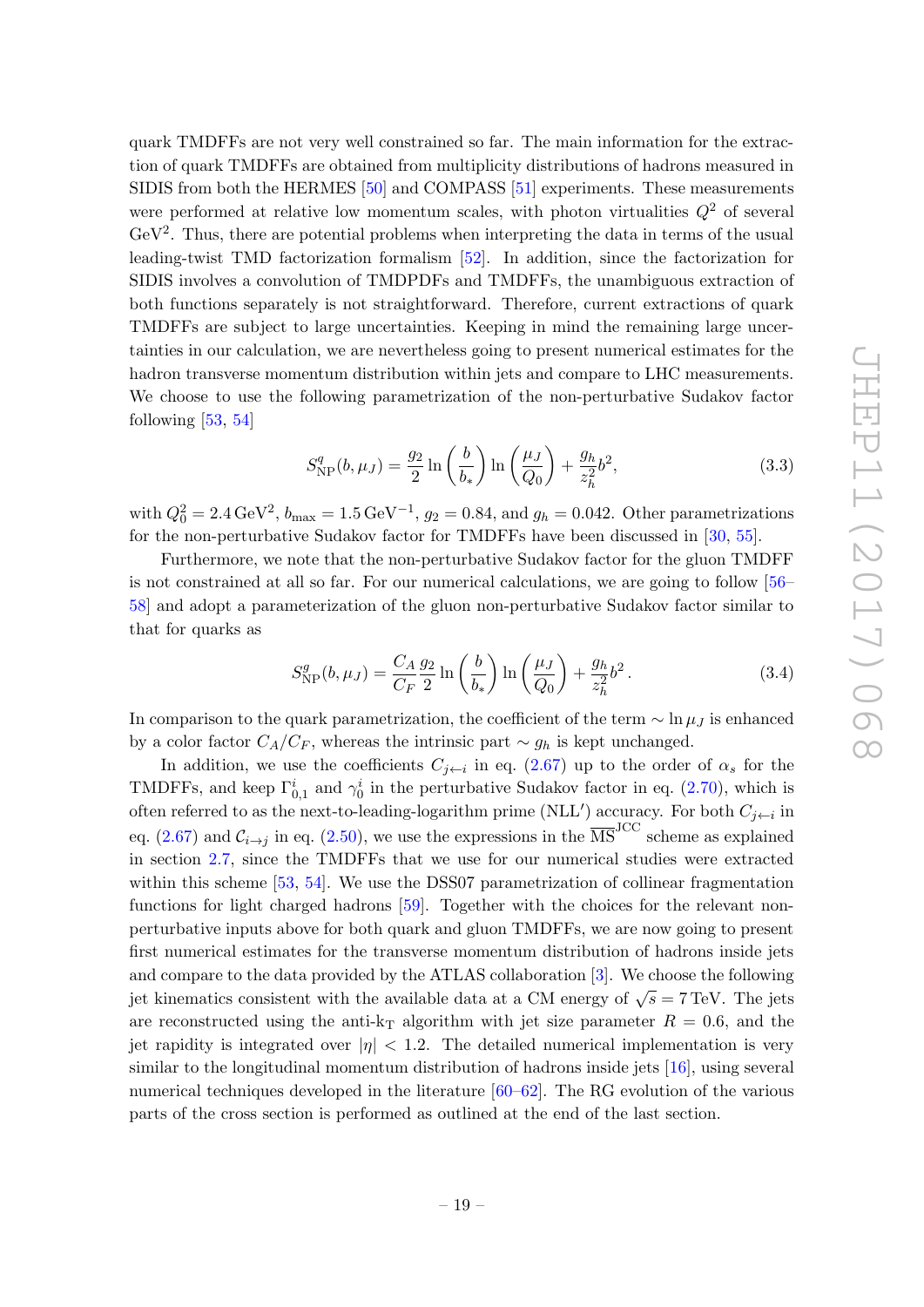

<span id="page-20-0"></span>**Figure 2.** Hadron  $j_{\perp}$ -distributions within jets in pp collisions at  $\sqrt{s} = 7 \text{ TeV}$ . Jets are taken into account in the rapidity interval  $|\eta| < 1.2$  and they are reconstructed using the anti-k<sub>T</sub> jet algorithm with  $R = 0.6$ . We choose jet transverse momentum bins  $25 < p_T < 40$  GeV (left) and  $400 < p_T <$ 500 GeV (right). The average values  $\langle z_h \rangle$  are provided by the experiment,  $\langle z_h \rangle = 0.08$  (left) and 0.03 (right). The uncertainty band is calculated by varying the scales  $\mu$  and  $\mu$ <sub>J</sub> independently by a factor of two around their default values  $\mu = p_T$  and  $\mu_J = p_T R$ , and taking the envelope of these variations.

In figure [2,](#page-20-0) we present the comparison of our numerical results and the LHC data for the hadron j⊥-distribution inside jets. We make the default scale choices of  $\mu = p_T$  and  $\mu_J = p_T R$ . We explore the scale uncertainty by varying  $\mu$  and  $\mu_J$  independently by a factor of two around their default values and by taking the envelope of these variations. As an example, we choose the jet transverse momentum bins  $25 < p_T < 40$  GeV (left) and  $400 < p_T < 500$  GeV (right). The experimental data are presented for the  $z_h$ -integrated hadron distribution, i.e. with  $z<sub>h</sub>$  integrated from 0 to 1. This fact hinders a more direct and transparent comparison of our results with the data, since the collinear FFs are only constrained in a finite region  $z_h^{\min} < z_h < 1$  with  $z_h^{\min} \ge 0.05$  [\[59,](#page-26-2) [63\]](#page-26-5). Any  $z_h < z_h^{\min}$ is not constrained and can only be obtained by extrapolation. We choose the value for  $z_h$  in our calculations as the average value  $\langle z_h \rangle$  that are provided in the experimental publication [\[3\]](#page-23-2), with  $\langle z_h \rangle = 0.08$  and 0.03 for  $25 < p_T < 40$  GeV and  $400 < p_T < 500$  GeV, respectively. With this caveat in mind, we find that our calculations based on TMDFFs extracted in the literature at low energy scales of several GeV give a reasonable description of the experimental data. The height of the peak is roughly consistent with the data but our results have a broader  $j_{\perp}$ -distribution than the experimental data. We note that at low jet  $p_T$  our current numerical estimates agrees somewhat better with the data than in the high  $p_T$  region.

In figure [3,](#page-21-1) we separate the hadron  $j_1$ -distribution into quark and the gluon TMDFF components. This separation is valid in the TMD region. We find that at lower jet  $p_T$ , as shown in the left panel of figure [3,](#page-21-1) the gluon channel dominates over the quark channel due to the overwhelmingly abundant  $gg$  initiated events in the  $pp$  collisions. The quark TMD fragmenting contribution is suppressed in this region. Therefore, the low jet  $p_T$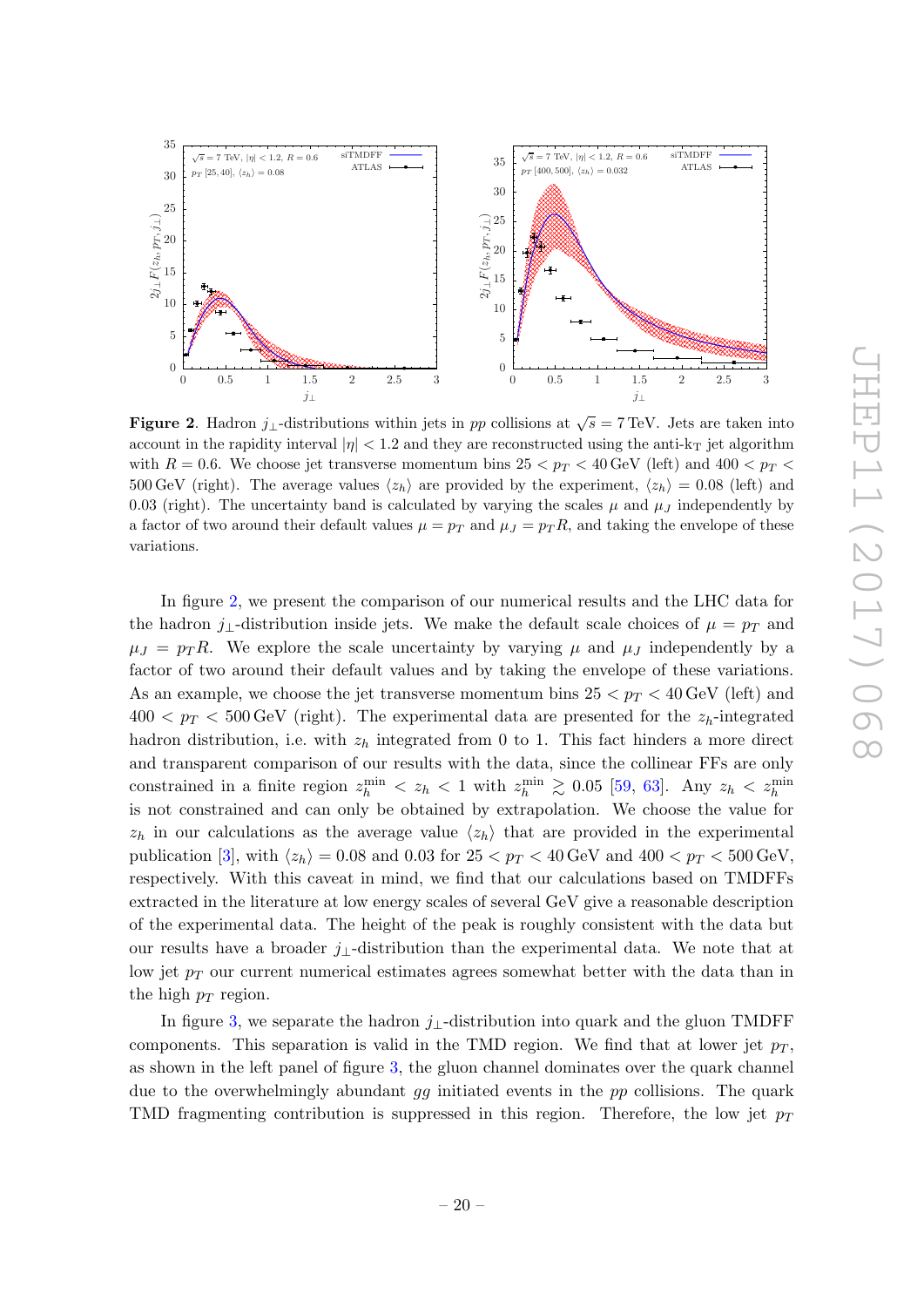

<span id="page-21-1"></span>Figure 3. Breakdown of the hadron  $j_{\perp}$ -distributions inside jets (blue) into quark initiated (red) and gluon initiated (green) TMDFF channels.

region provides a "golden channel" to extract the gluon TMDFF. At large jet  $p_T$  (right panel of figure [3\)](#page-21-1), where qg initiated events start to dominate, the quark and the gluon TMDFF contributions therefore become comparable to each other. However, due to the difference in the color charges carried by quarks and gluons, the quark TMD fragmenting process peaks at smaller  $j_{\perp}$ . Away from the peak region, the quark contribution drops more dramatically and exhibits a relatively narrow spectrum compared with the gluon contribution. Therefore, the region away from the peak of the  $j_{\perp}$ -spectrum will generally be more sensitive to the gluon TMDFF.

To conclude this section, we provide further discussions of our numerical estimates. First, we would like to emphasize that at the moment we only concentrate on the TMD region and we present numerical results without matching onto NLO fixed-order calculations. In other words, we have not considered the effect of the so-called Y -term which can also affect the low j⊥-region, as advocated recently in [\[64,](#page-26-6) [65\]](#page-26-7). Second, in the TMD region, the non-perturbative parts of the quark TMDFFs have large uncertainties as they have only been constrained from SIDIS data so far, while the gluon TMDFF has not been extracted at all. Third, so far we did not take into account the effect of non-global logarithms (NGLs) [\[66,](#page-26-8) [67\]](#page-26-9). They first arise at next-to-next-to leading order due to the hierarchies caused by different constraints in different phase space regions, and affect our results at the current logarithmic accuracy we are considering. The factorization and resummation of NGLs have been studied recently in great detail, see for example refs. [\[68–](#page-26-10)[74\]](#page-26-11). We expect to obtain significant improvements of our results in the comparison with the experimental data once all these additional factors are taken into account. A dedicated study including all additional effects will be presented in a forthcoming publication.

# <span id="page-21-0"></span>4 Conclusions

In this work, we have studied the hadron transverse momentum  $j_{\perp}$ -distribution within jets, where  $j_{\perp}$  is defined with respect to the standard jet axis. We set up a factorization for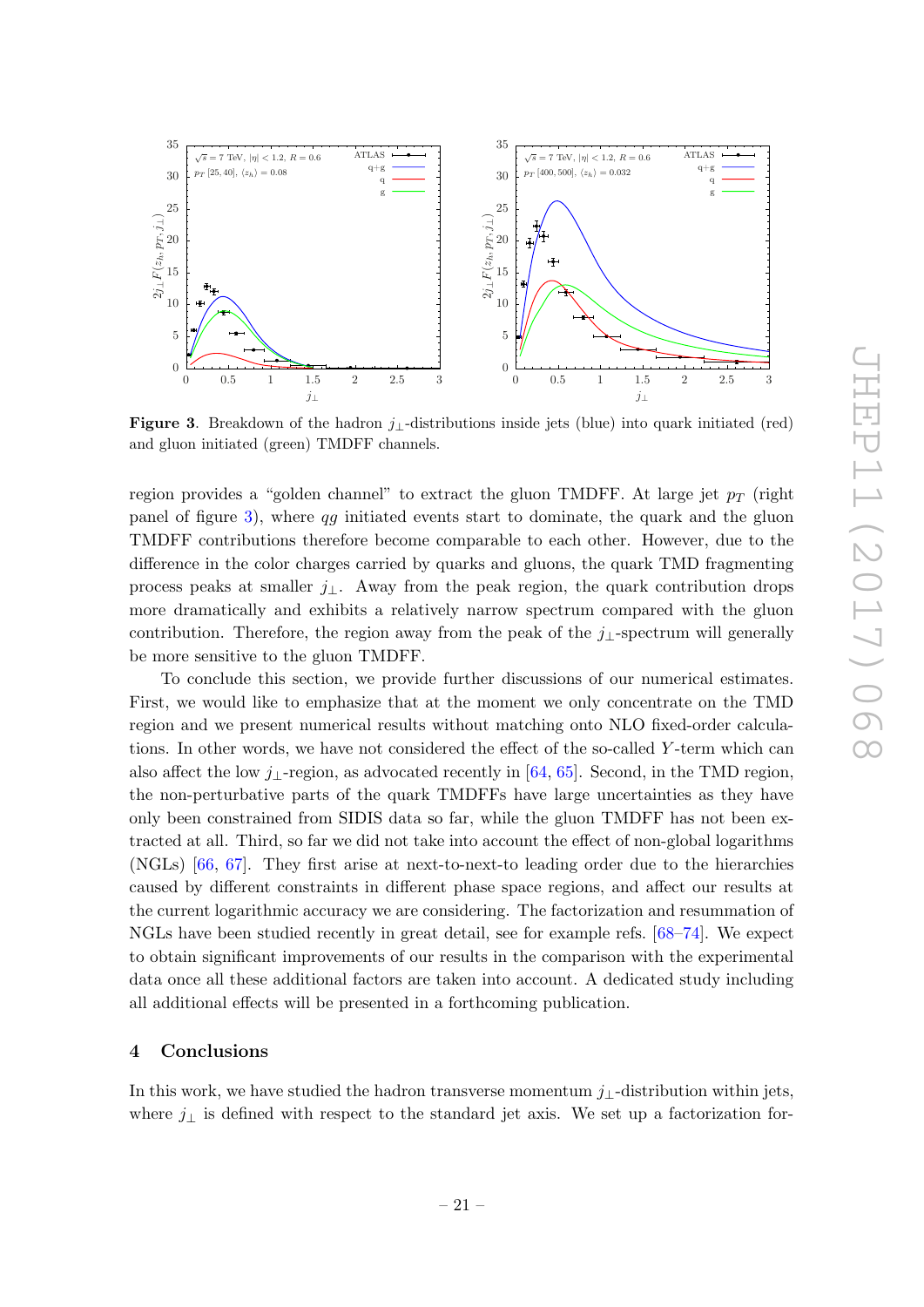malism that allows for systematic studies of this distribution. As a first step we calculated all the components of the factorization theorem to NLO, and we further resummed all the associated large logarithms ln R and ln( $p_T R/j_\perp$ ). We demonstrated the universality of the TMDFFs that arise for this jet substructure observable and the traditional TMDFFs probed in SIDIS and electron-positron annihilation. We further showed that the hadron distribution within jets produced in pp collisions provides a unique opportunity to study the TMDFFs, especially the gluon TMDFF. For SIDIS and electron-positron annihilation, the gluon TMDFF is usually difficult to access. More specifically, we showed that different than for SIDIS, the  $j_{\perp}$  spectrum within jets only depends on TMDFFs. There is no dependence on TMDPDFs which allows for a more direct extraction of TMDFFs. Furthermore, we found that at LHC energies we are able to control the sensitivity to different TMDFFs by selecting different values of the jet  $p_T$ . We observed that the low jet  $p_T$  region is the ideal region to extract the gluon TMDFF. For large jet  $p_T$ , the region away from the peak of the  $j_{\perp}$ -spectrum can also be sensitive to the gluon TMDFF.

In the future, several extensions of this work are possible. For instance, in order to extend our calculations to the region where  $j_{\perp} \sim p_{T} R$ , we need to match the resummed result onto fixed order calculations. Such a matching calculation includes the full NLO corrections to this spectrum which may also affect the TMD region. In addition, it will be important to study the numerical impact of NGLs. Besides improvements of the perturbative calculation, a more careful study of the non-perturbative Sudakov evolution will be necessary to determine whether the agreement with the data in the region  $j_1 < 1$  GeV can be improved. Also given the relative simple structure of the TMDFFs and the soft functions considered here, a next-to-next-to leading order calculation is possible which will further push forward the accuracy of the theoretical predictions. In this work, we only considered the phenomenology of pp collisions but the formalism developed here is also directly applicable to  $ep$  scattering relevant for a future Electron-Ion Collider (EIC). Other phenomenological studies may include for example a global fit of TMDFFs using also data from SIDIS and electron-positron annihilation. Finally, we are also planning to extend our formalism to the polarized case which is crucial to probe the Collins function, Hyperon polarization inside jets and other types of jet substructure observables.

# Acknowledgments

We thank H.-n. Li, Y. Makris, A. Metz, D. Neill, J. Qiu, I. Scimemi, I. Stewart, and W. Waalewijn for discussions and comments. This work is supported by the Department of Energy under Contract Nos. DE-AC52-06NA25396, DE-AC02-05CH11231, DE-FG02- 91ER40684 and DE-AC02-06CH11357, and by the Laboratory Directed Research and Development Program of Lawrence Berkeley National Laboratory. X.L. is grateful for the hospitality of the Theoretical Division at Los Alamos National Laboratory and Kavli Institute of Theoretical Physics in Santa Barbara during the completion of this manuscript.

Open Access. This article is distributed under the terms of the Creative Commons Attribution License [\(CC-BY 4.0\)](https://creativecommons.org/licenses/by/4.0/), which permits any use, distribution and reproduction in any medium, provided the original author(s) and source are credited.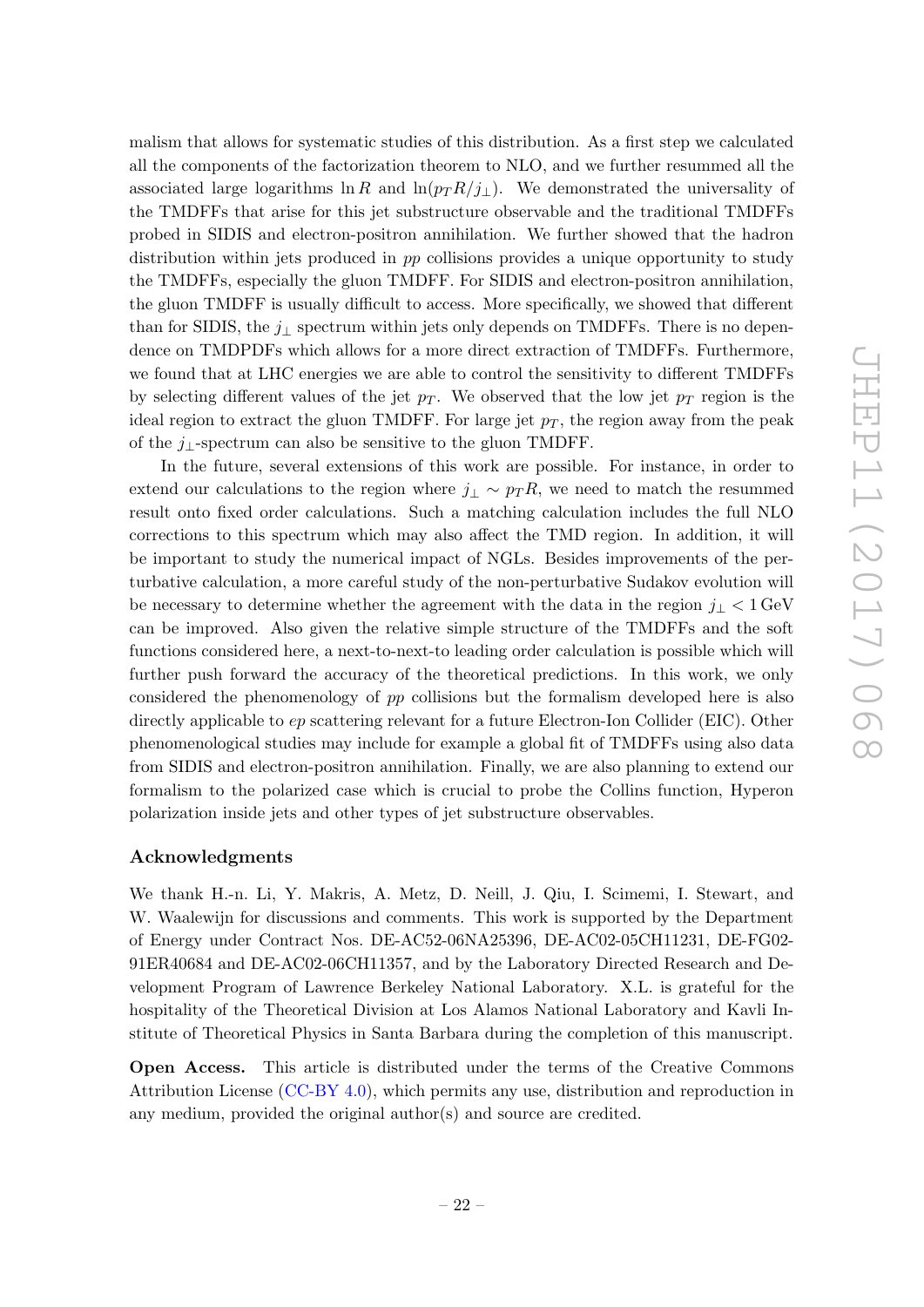# References

- <span id="page-23-0"></span>[1] A. Altheimer et al., *Boosted objects and jet substructure at the LHC. Report of BOOST2012*, held at IFIC Valencia, 23rd-27th of July 2012, [Eur. Phys. J.](https://doi.org/10.1140/epjc/s10052-014-2792-8) C 74 (2014) 2792 [[arXiv:1311.2708](https://arxiv.org/abs/1311.2708)] [IN[SPIRE](https://inspirehep.net/search?p=find+EPRINT+arXiv:1311.2708)].
- <span id="page-23-1"></span>[2] D. Adams et al., Towards an understanding of the correlations in jet substructure, [Eur. Phys.](https://doi.org/10.1140/epjc/s10052-015-3587-2) J. C 75 [\(2015\) 409](https://doi.org/10.1140/epjc/s10052-015-3587-2) [[arXiv:1504.00679](https://arxiv.org/abs/1504.00679)] [IN[SPIRE](https://inspirehep.net/search?p=find+EPRINT+arXiv:1504.00679)].
- <span id="page-23-2"></span>[3] ATLAS collaboration, Measurement of the jet fragmentation function and transverse profile in proton-proton collisions at a center-of-mass energy of  $7 \text{ TeV}$  with the ATLAS detector, [Eur. Phys. J.](https://doi.org/10.1140/epjc/s10052-011-1795-y) C 71 (2011) 1795 [[arXiv:1109.5816](https://arxiv.org/abs/1109.5816)] [IN[SPIRE](https://inspirehep.net/search?p=find+EPRINT+arXiv:1109.5816)].
- <span id="page-23-3"></span>[4] E.C. Aschenauer et al., The RHIC spin program: achievements and future opportunities, [arXiv:1304.0079](https://arxiv.org/abs/1304.0079) [IN[SPIRE](https://inspirehep.net/search?p=find+EPRINT+arXiv:1304.0079)].
- [5] E.-C. Aschenauer et al., The RHIC SPIN program: achievements and future opportunities, [arXiv:1501.01220](https://arxiv.org/abs/1501.01220) [IN[SPIRE](https://inspirehep.net/search?p=find+EPRINT+arXiv:1501.01220)].
- <span id="page-23-4"></span>[6] E.-C. Aschenauer et al., The RHIC cold QCD plan for 2017 to 2023: a portal to the EIC, [arXiv:1602.03922](https://arxiv.org/abs/1602.03922) [IN[SPIRE](https://inspirehep.net/search?p=find+EPRINT+arXiv:1602.03922)].
- <span id="page-23-5"></span>[7] F. Yuan, Azimuthal asymmetric distribution of hadrons inside a jet at hadron collider, [Phys.](https://doi.org/10.1103/PhysRevLett.100.032003) Rev. Lett. 100 [\(2008\) 032003](https://doi.org/10.1103/PhysRevLett.100.032003) [[arXiv:0709.3272](https://arxiv.org/abs/0709.3272)] [IN[SPIRE](https://inspirehep.net/search?p=find+EPRINT+arXiv:0709.3272)].
- <span id="page-23-6"></span>[8] J.C. Collins, Fragmentation of transversely polarized quarks probed in transverse momentum distributions, [Nucl. Phys.](https://doi.org/10.1016/0550-3213(93)90262-N) **B 396** (1993) 161 [[hep-ph/9208213](https://arxiv.org/abs/hep-ph/9208213)] [IN[SPIRE](https://inspirehep.net/search?p=find+EPRINT+hep-ph/9208213)].
- <span id="page-23-7"></span>[9] R. Bain, Y. Makris and T. Mehen, Transverse momentum dependent fragmenting jet functions with applications to quarkonium production, JHEP 11 [\(2016\) 144](https://doi.org/10.1007/JHEP11(2016)144) [[arXiv:1610.06508](https://arxiv.org/abs/1610.06508)] [IN[SPIRE](https://inspirehep.net/search?p=find+EPRINT+arXiv:1610.06508)].
- <span id="page-23-8"></span>[10] D. Neill, I. Scimemi and W.J. Waalewijn, Jet axes and universal transverse-momentum-dependent fragmentation, JHEP 04 [\(2017\) 020](https://doi.org/10.1007/JHEP04(2017)020) [[arXiv:1612.04817](https://arxiv.org/abs/1612.04817)] [IN[SPIRE](https://inspirehep.net/search?p=find+EPRINT+arXiv:1612.04817)].
- <span id="page-23-9"></span>[11] M. Procura and I.W. Stewart, *Quark fragmentation within an identified jet, [Phys. Rev.](https://doi.org/10.1103/PhysRevD.81.074009)* **D 81**  $(2010)$  074009 [*Erratum ibid.* **D 83** (2011) 039902] [[arXiv:0911.4980](https://arxiv.org/abs/0911.4980)] [IN[SPIRE](https://inspirehep.net/search?p=find+EPRINT+arXiv:0911.4980)].
- [12] A. Jain, M. Procura and W.J. Waalewijn, Parton fragmentation within an identified jet at NNLL, JHEP 05 [\(2011\) 035](https://doi.org/10.1007/JHEP05(2011)035) [[arXiv:1101.4953](https://arxiv.org/abs/1101.4953)] [IN[SPIRE](https://inspirehep.net/search?p=find+EPRINT+arXiv:1101.4953)].
- [13] F. Arleo, M. Fontannaz, J.-P. Guillet and C.L. Nguyen, Probing fragmentation functions from same-side hadron-jet momentum correlations in pp collisions, JHEP 04 [\(2014\) 147](https://doi.org/10.1007/JHEP04(2014)147) [[arXiv:1311.7356](https://arxiv.org/abs/1311.7356)] [IN[SPIRE](https://inspirehep.net/search?p=find+EPRINT+arXiv:1311.7356)].
- <span id="page-23-12"></span>[14] T. Kaufmann, A. Mukherjee and W. Vogelsang, Hadron fragmentation inside jets in hadronic collisions, Phys. Rev. D  $92$  [\(2015\) 054015](https://doi.org/10.1103/PhysRevD.92.054015) [[arXiv:1506.01415](https://arxiv.org/abs/1506.01415)] [IN[SPIRE](https://inspirehep.net/search?p=find+EPRINT+arXiv:1506.01415)].
- [15] Y.-T. Chien, Z.-B. Kang, F. Ringer, I. Vitev and H. Xing, Jet fragmentation functions in proton-proton collisions using soft-collinear effective theory, JHEP 05 [\(2016\) 125](https://doi.org/10.1007/JHEP05(2016)125) [[arXiv:1512.06851](https://arxiv.org/abs/1512.06851)] [IN[SPIRE](https://inspirehep.net/search?p=find+EPRINT+arXiv:1512.06851)].
- <span id="page-23-10"></span>[16] Z.-B. Kang, F. Ringer and I. Vitev, Jet substructure using semi-inclusive jet functions in SCET, JHEP 11 [\(2016\) 155](https://doi.org/10.1007/JHEP11(2016)155) [[arXiv:1606.07063](https://arxiv.org/abs/1606.07063)] [IN[SPIRE](https://inspirehep.net/search?p=find+EPRINT+arXiv:1606.07063)].
- <span id="page-23-11"></span>[17] C.W. Bauer, S. Fleming and M.E. Luke, Summing Sudakov logarithms in  $B \to X(s\gamma)$  in effective field theory, Phys. Rev.  $\bf{D}$  63 [\(2000\) 014006](https://doi.org/10.1103/PhysRevD.63.014006) [[hep-ph/0005275](https://arxiv.org/abs/hep-ph/0005275)] [IN[SPIRE](https://inspirehep.net/search?p=find+EPRINT+hep-ph/0005275)].
- [18] C.W. Bauer, S. Fleming, D. Pirjol and I.W. Stewart, An effective field theory for collinear and soft gluons: heavy to light decays, Phys. Rev. D 63 [\(2001\) 114020](https://doi.org/10.1103/PhysRevD.63.114020) [[hep-ph/0011336](https://arxiv.org/abs/hep-ph/0011336)] [IN[SPIRE](https://inspirehep.net/search?p=find+EPRINT+hep-ph/0011336)].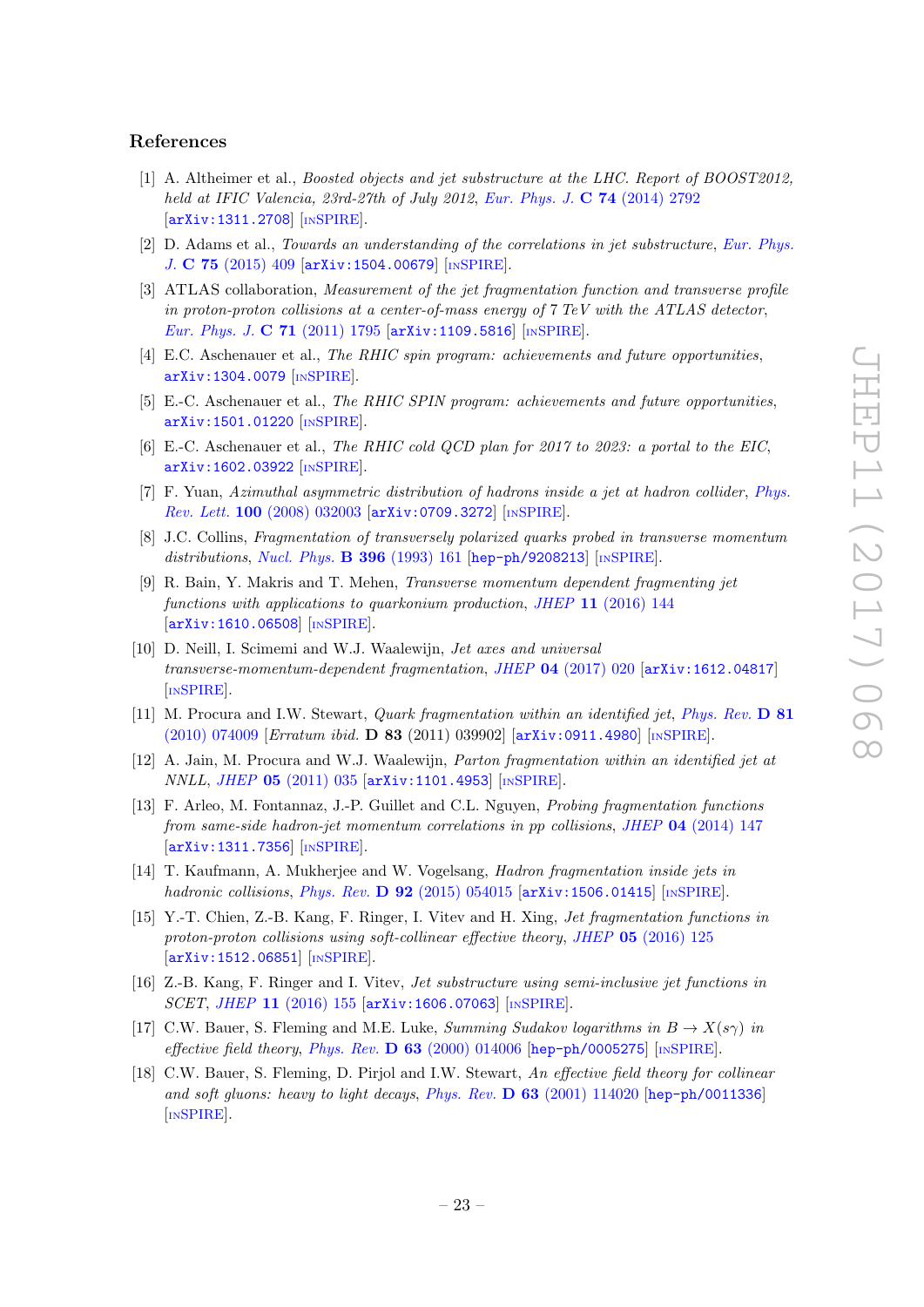- [19] C.W. Bauer and I.W. Stewart, Invariant operators in collinear effective theory, [Phys. Lett.](https://doi.org/10.1016/S0370-2693(01)00902-9) B 516 [\(2001\) 134](https://doi.org/10.1016/S0370-2693(01)00902-9) [[hep-ph/0107001](https://arxiv.org/abs/hep-ph/0107001)] [IN[SPIRE](https://inspirehep.net/search?p=find+EPRINT+hep-ph/0107001)].
- [20] C.W. Bauer, D. Pirjol and I.W. Stewart, Soft collinear factorization in effective field theory, Phys. Rev. **D 65** [\(2002\) 054022](https://doi.org/10.1103/PhysRevD.65.054022) [[hep-ph/0109045](https://arxiv.org/abs/hep-ph/0109045)] [IN[SPIRE](https://inspirehep.net/search?p=find+EPRINT+hep-ph/0109045)].
- <span id="page-24-0"></span>[21] C.W. Bauer, S. Fleming, D. Pirjol, I.Z. Rothstein and I.W. Stewart, Hard scattering factorization from effective field theory, Phys. Rev. D 66 [\(2002\) 014017](https://doi.org/10.1103/PhysRevD.66.014017) [[hep-ph/0202088](https://arxiv.org/abs/hep-ph/0202088)] [IN[SPIRE](https://inspirehep.net/search?p=find+EPRINT+hep-ph/0202088)].
- <span id="page-24-1"></span>[22] Z.-B. Kang, F. Ringer and I. Vitev, The semi-inclusive jet function in SCET and small radius resummation for inclusive jet production, JHEP 10 [\(2016\) 125](https://doi.org/10.1007/JHEP10(2016)125) [[arXiv:1606.06732](https://arxiv.org/abs/1606.06732)] [IN[SPIRE](https://inspirehep.net/search?p=find+EPRINT+arXiv:1606.06732)].
- <span id="page-24-2"></span>[23] A. Mukherjee and W. Vogelsang, Jet production in (un)polarized pp collisions: dependence on jet algorithm, Phys. Rev.  $D 86 (2012) 094009$  $D 86 (2012) 094009$   $[\text{arXiv:1209.1785}]$  $[\text{arXiv:1209.1785}]$  $[\text{arXiv:1209.1785}]$  [IN[SPIRE](https://inspirehep.net/search?p=find+EPRINT+arXiv:1209.1785)].
- <span id="page-24-3"></span>[24] Z.-B. Kang, F. Ringer and W.J. Waalewijn, The energy distribution of subjets and the jet shape, JHEP 07 [\(2017\) 064](https://doi.org/10.1007/JHEP07(2017)064) [[arXiv:1705.05375](https://arxiv.org/abs/1705.05375)] [IN[SPIRE](https://inspirehep.net/search?p=find+EPRINT+arXiv:1705.05375)].
- <span id="page-24-4"></span>[25] A. Jain, M. Procura and W.J. Waalewijn, Fully-unintegrated parton distribution and fragmentation functions at perturbative  $k_T$ , JHEP 04 [\(2012\) 132](https://doi.org/10.1007/JHEP04(2012)132) [[arXiv:1110.0839](https://arxiv.org/abs/1110.0839)] [IN[SPIRE](https://inspirehep.net/search?p=find+EPRINT+arXiv:1110.0839)].
- <span id="page-24-5"></span>[26] J. Collins, Foundations of perturbative QCD, Cambridge University Press, Cambridge U.K. (2013).
- <span id="page-24-6"></span>[27] T. Becher, M. Neubert, L. Rothen and D.Y. Shao, *Effective field theory for jet processes*, [Phys. Rev. Lett.](https://doi.org/10.1103/PhysRevLett.116.192001) 116 (2016) 192001 [[arXiv:1508.06645](https://arxiv.org/abs/1508.06645)] [IN[SPIRE](https://inspirehep.net/search?p=find+EPRINT+arXiv:1508.06645)].
- <span id="page-24-7"></span>[28] Y.-T. Chien, A. Hornig and C. Lee, Soft-collinear mode for jet cross sections in soft collinear effective theory, Phys. Rev. D  $93$  [\(2016\) 014033](https://doi.org/10.1103/PhysRevD.93.014033) [[arXiv:1509.04287](https://arxiv.org/abs/1509.04287)] [IN[SPIRE](https://inspirehep.net/search?p=find+EPRINT+arXiv:1509.04287)].
- <span id="page-24-8"></span>[29] J.-Y. Chiu, A. Jain, D. Neill and I.Z. Rothstein, A formalism for the systematic treatment of rapidity logarithms in quantum field theory, JHEP  $05$  [\(2012\) 084](https://doi.org/10.1007/JHEP05(2012)084) [[arXiv:1202.0814](https://arxiv.org/abs/1202.0814)] [IN[SPIRE](https://inspirehep.net/search?p=find+EPRINT+arXiv:1202.0814)].
- <span id="page-24-9"></span>[30] M.G. Echevarria, A. Idilbi, Z.-B. Kang and I. Vitev, QCD evolution of the Sivers asymmetry, Phys. Rev. D 89 [\(2014\) 074013](https://doi.org/10.1103/PhysRevD.89.074013) [[arXiv:1401.5078](https://arxiv.org/abs/1401.5078)] [IN[SPIRE](https://inspirehep.net/search?p=find+EPRINT+arXiv:1401.5078)].
- <span id="page-24-10"></span>[31] S.M. Aybat and T.C. Rogers, TMD parton distribution and fragmentation functions with  $QCD$  evolution, Phys. Rev. D 83 [\(2011\) 114042](https://doi.org/10.1103/PhysRevD.83.114042)  $\left[$ [arXiv:1101.5057](https://arxiv.org/abs/1101.5057) $\right]$  [IN[SPIRE](https://inspirehep.net/search?p=find+EPRINT+arXiv:1101.5057)].
- <span id="page-24-11"></span>[32] M.G. Echevarria, A. Idilbi and I. Scimemi, Factorization theorem for Drell-Yan at low  $q_T$ and transverse momentum distributions on-the-light-cone, JHEP 07 [\(2012\) 002](https://doi.org/10.1007/JHEP07(2012)002) [[arXiv:1111.4996](https://arxiv.org/abs/1111.4996)] [IN[SPIRE](https://inspirehep.net/search?p=find+EPRINT+arXiv:1111.4996)].
- <span id="page-24-12"></span>[33] J.C. Collins and D.E. Soper, *Back-To-back jets in QCD*, *[Nucl. Phys.](https://doi.org/10.1016/0550-3213(81)90339-4)* **B 193** (1981) 381 [Erratum ibid. B 213 (1983) 545] [IN[SPIRE](https://inspirehep.net/search?p=find+J+%22Nucl.Phys.,B193,381%22)].
- [34] X.-d. Ji, J.-p. Ma and F. Yuan, *QCD factorization for semi-inclusive deep-inelastic scattering* at low transverse momentum, Phys. Rev. D 71 [\(2005\) 034005](https://doi.org/10.1103/PhysRevD.71.034005) [[hep-ph/0404183](https://arxiv.org/abs/hep-ph/0404183)] [IN[SPIRE](https://inspirehep.net/search?p=find+EPRINT+hep-ph/0404183)].
- <span id="page-24-13"></span>[35] X.-d. Ji, J.-P. Ma and F. Yuan, *QCD factorization for spin-dependent cross sections in DIS* and Drell-Yan processes at low transverse momentum, [Phys. Lett.](https://doi.org/10.1016/j.physletb.2004.07.026) B 597 (2004) 299 [[hep-ph/0405085](https://arxiv.org/abs/hep-ph/0405085)] [IN[SPIRE](https://inspirehep.net/search?p=find+EPRINT+hep-ph/0405085)].
- <span id="page-24-14"></span>[36] T. Kasemets, W.J. Waalewijn and L. Zeune, Calculating soft radiation at one loop, [JHEP](https://doi.org/10.1007/JHEP03(2016)153) 03 [\(2016\) 153](https://doi.org/10.1007/JHEP03(2016)153) [[arXiv:1512.00857](https://arxiv.org/abs/1512.00857)] [IN[SPIRE](https://inspirehep.net/search?p=find+EPRINT+arXiv:1512.00857)].
- <span id="page-24-15"></span>[37] J.C. Collins, D.E. Soper and G.F. Sterman, Transverse momentum distribution in Drell-Yan pair and W and Z boson production, [Nucl. Phys.](https://doi.org/10.1016/0550-3213(85)90479-1)  $\bf{B}$  250 (1985) 199 [IN[SPIRE](https://inspirehep.net/search?p=find+J+%22Nucl.Phys.,B250,199%22)].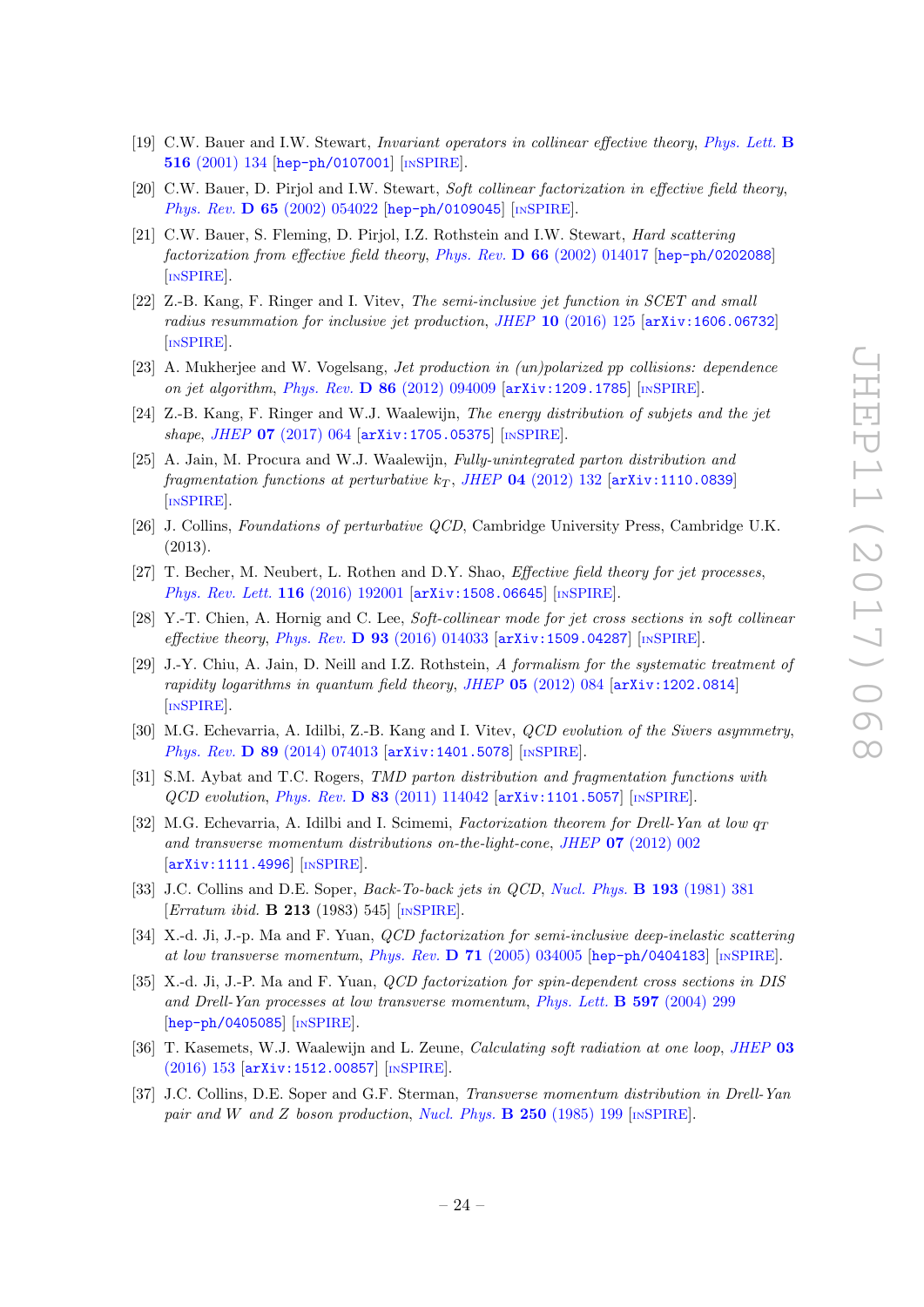- <span id="page-25-0"></span>[38] M.G. Echevarria, A. Idilbi, A. Schäfer and I. Scimemi, *Model-independent evolution of* Transverse Momentum Dependent Distribution functions (TMDs) at NNLL, [Eur. Phys. J.](https://doi.org/10.1140/epjc/s10052-013-2636-y) C 73 [\(2013\) 2636](https://doi.org/10.1140/epjc/s10052-013-2636-y) [[arXiv:1208.1281](https://arxiv.org/abs/1208.1281)] [IN[SPIRE](https://inspirehep.net/search?p=find+EPRINT+arXiv:1208.1281)].
- <span id="page-25-1"></span>[39] A. Kulesza, G.F. Sterman and W. Vogelsang, Joint resummation in electroweak boson production, Phys. Rev.  $\bf{D} 66$  [\(2002\) 014011](https://doi.org/10.1103/PhysRevD.66.014011) [[hep-ph/0202251](https://arxiv.org/abs/hep-ph/0202251)] [IN[SPIRE](https://inspirehep.net/search?p=find+EPRINT+hep-ph/0202251)].
- [40] J.-w. Qiu and X.-f. Zhang, Role of the nonperturbative input in QCD resummed Drell-Yan  $Q_T$  distributions, Phys. Rev. D 63 [\(2001\) 114011](https://doi.org/10.1103/PhysRevD.63.114011) [[hep-ph/0012348](https://arxiv.org/abs/hep-ph/0012348)] [IN[SPIRE](https://inspirehep.net/search?p=find+EPRINT+hep-ph/0012348)].
- [41] S. Catani, D. de Florian, G. Ferrera and M. Grazzini, Vector boson production at hadron  $colliders: transverse-momentum resummation and leptonic decay, JHEP 12 (2015) 047$  $colliders: transverse-momentum resummation and leptonic decay, JHEP 12 (2015) 047$ [[arXiv:1507.06937](https://arxiv.org/abs/1507.06937)] [IN[SPIRE](https://inspirehep.net/search?p=find+EPRINT+arXiv:1507.06937)].
- [42] M.A. Ebert and F.J. Tackmann, Resummation of transverse momentum distributions in distribution space, JHEP  $02$  [\(2017\) 110](https://doi.org/10.1007/JHEP02(2017)110) [[arXiv:1611.08610](https://arxiv.org/abs/1611.08610)] [IN[SPIRE](https://inspirehep.net/search?p=find+EPRINT+arXiv:1611.08610)].
- <span id="page-25-2"></span>[43] P.F. Monni, E. Re and P. Torrielli, Higgs transverse-momentum resummation in direct space, [Phys. Rev. Lett.](https://doi.org/10.1103/PhysRevLett.116.242001) 116 (2016) 242001 [[arXiv:1604.02191](https://arxiv.org/abs/1604.02191)] [IN[SPIRE](https://inspirehep.net/search?p=find+EPRINT+arXiv:1604.02191)].
- <span id="page-25-3"></span>[44] R.K. Ellis and J.C. Sexton, *QCD radiative corrections to parton parton scattering*, *[Nucl.](https://doi.org/10.1016/0550-3213(86)90232-4)* Phys. **B 269** [\(1986\) 445](https://doi.org/10.1016/0550-3213(86)90232-4) [IN[SPIRE](https://inspirehep.net/search?p=find+J+%22Nucl.Phys.,B269,445%22)].
- <span id="page-25-4"></span>[45] F. Aversa, P. Chiappetta, M. Greco and J.P. Guillet, QCD corrections to parton-parton scattering processes, [Nucl. Phys.](https://doi.org/10.1016/0550-3213(89)90288-5)  $\bf{B}$  327 (1989) 105 [IN[SPIRE](https://inspirehep.net/search?p=find+J+%22Nucl.Phys.,B327,105%22)].
- <span id="page-25-5"></span>[46] M. Dasgupta, F. Dreyer, G.P. Salam and G. Soyez, Small-radius jets to all orders in QCD, JHEP 04 [\(2015\) 039](https://doi.org/10.1007/JHEP04(2015)039) [[arXiv:1411.5182](https://arxiv.org/abs/1411.5182)] [IN[SPIRE](https://inspirehep.net/search?p=find+EPRINT+arXiv:1411.5182)].
- <span id="page-25-6"></span>[47] L. Dai, C. Kim and A.K. Leibovich, Fragmentation of a jet with small radius, [Phys. Rev.](https://doi.org/10.1103/PhysRevD.94.114023) D 94 [\(2016\) 114023](https://doi.org/10.1103/PhysRevD.94.114023) [[arXiv:1606.07411](https://arxiv.org/abs/1606.07411)] [IN[SPIRE](https://inspirehep.net/search?p=find+EPRINT+arXiv:1606.07411)].
- <span id="page-25-7"></span>[48] S. Dulat et al., New parton distribution functions from a global analysis of quantum chromodynamics, Phys. Rev. D  $93$  [\(2016\) 033006](https://doi.org/10.1103/PhysRevD.93.033006) [[arXiv:1506.07443](https://arxiv.org/abs/1506.07443)] [IN[SPIRE](https://inspirehep.net/search?p=find+EPRINT+arXiv:1506.07443)].
- <span id="page-25-8"></span>[49] B. Jager, A. Schafer, M. Stratmann and W. Vogelsang, Next-to-leading order QCD corrections to high  $p_T$  pion production in longitudinally polarized pp collisions, [Phys. Rev.](https://doi.org/10.1103/PhysRevD.67.054005) D 67 [\(2003\) 054005](https://doi.org/10.1103/PhysRevD.67.054005) [[hep-ph/0211007](https://arxiv.org/abs/hep-ph/0211007)] [IN[SPIRE](https://inspirehep.net/search?p=find+EPRINT+hep-ph/0211007)].
- <span id="page-25-9"></span>[50] HERMES collaboration, A. Airapetian et al., Multiplicities of charged pions and kaons from semi-inclusive deep-inelastic scattering by the proton and the deuteron, [Phys. Rev.](https://doi.org/10.1103/PhysRevD.87.074029)  $\bf{D} 87$ [\(2013\) 074029](https://doi.org/10.1103/PhysRevD.87.074029) [[arXiv:1212.5407](https://arxiv.org/abs/1212.5407)] [IN[SPIRE](https://inspirehep.net/search?p=find+EPRINT+arXiv:1212.5407)].
- <span id="page-25-10"></span>[51] COMPASS collaboration, C. Adolph et al., Hadron transverse momentum distributions in muon deep inelastic scattering at 160  $GeV/c$ , [Eur. Phys. J.](https://doi.org/10.1140/epjc/s10052-013-2531-6) C 73 (2013) 2531 [[arXiv:1305.7317](https://arxiv.org/abs/1305.7317)] [IN[SPIRE](https://inspirehep.net/search?p=find+EPRINT+arXiv:1305.7317)].
- <span id="page-25-11"></span>[52] M. Boglione et al., Kinematics of current region fragmentation in semi-inclusive deeply inelastic scattering, [Phys. Lett.](https://doi.org/10.1016/j.physletb.2017.01.021) **B** 766 (2017) 245  $arXiv:1611.10329$  [IN[SPIRE](https://inspirehep.net/search?p=find+EPRINT+arXiv:1611.10329)].
- <span id="page-25-12"></span>[53] Z.-B. Kang, A. Prokudin, P. Sun and F. Yuan, Extraction of quark transversity distribution and Collins fragmentation functions with QCD evolution, Phys. Rev. D 93 [\(2016\) 014009](https://doi.org/10.1103/PhysRevD.93.014009) [[arXiv:1505.05589](https://arxiv.org/abs/1505.05589)] [IN[SPIRE](https://inspirehep.net/search?p=find+EPRINT+arXiv:1505.05589)].
- <span id="page-25-13"></span>[54] P. Sun, J. Isaacson, C.P. Yuan and F. Yuan, Universal non-perturbative functions for SIDIS and Drell-Yan processes,  $arXiv:1406.3073$  [IN[SPIRE](https://inspirehep.net/search?p=find+EPRINT+arXiv:1406.3073)].
- <span id="page-25-14"></span>[55] A. Bacchetta, F. Delcarro, C. Pisano, M. Radici and A. Signori, Extraction of partonic transverse momentum distributions from semi-inclusive deep-inelastic scattering, Drell-Yan and Z-boson production, JHEP  $06$  [\(2017\) 081](https://doi.org/10.1007/JHEP06(2017)081)  $\text{arXiv:1703.10157}$  $\text{arXiv:1703.10157}$  $\text{arXiv:1703.10157}$  [IN[SPIRE](https://inspirehep.net/search?p=find+EPRINT+arXiv:1703.10157)].